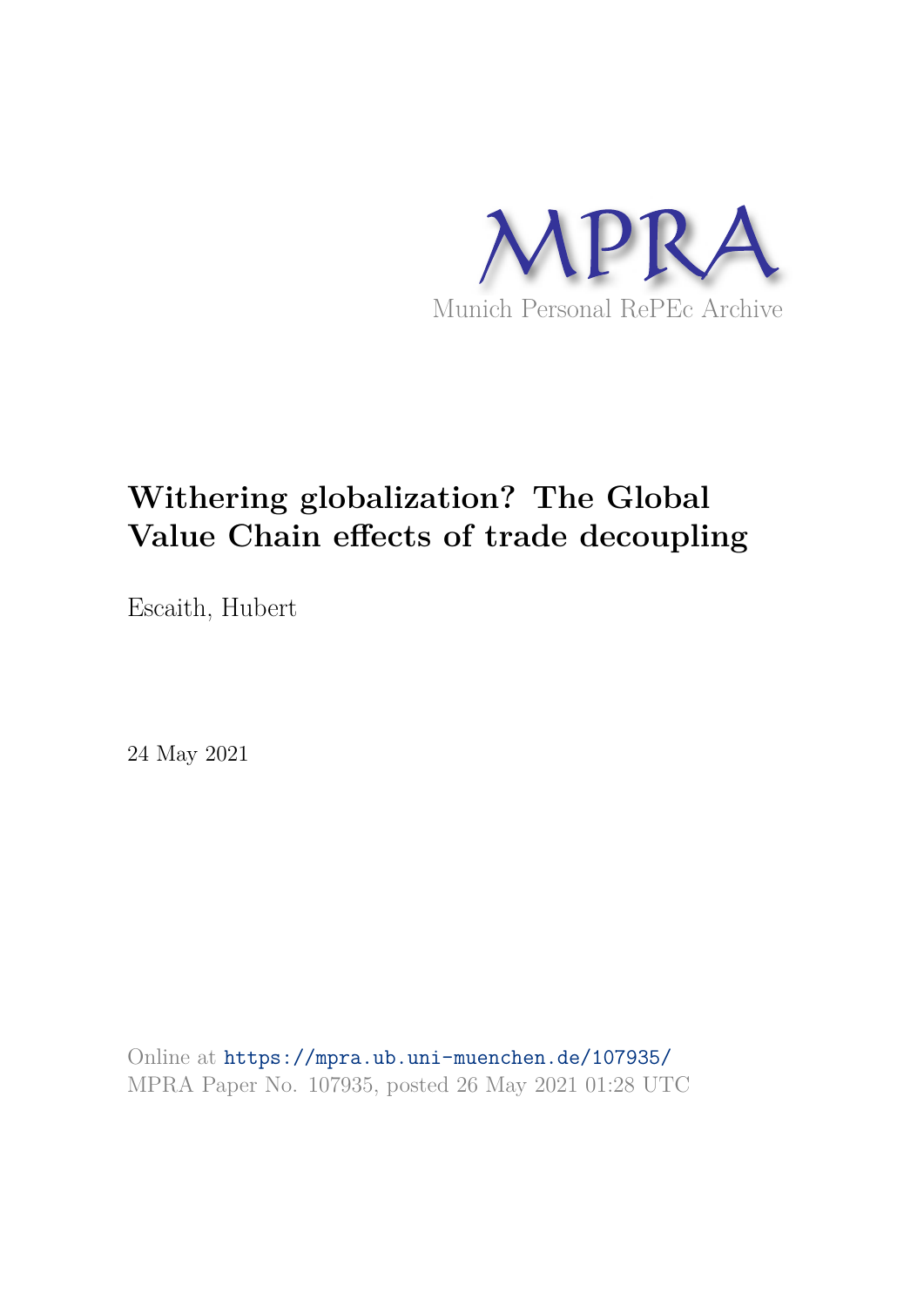# Withering globalization? The Global Value Chain effects of trade decoupling

Hubert Escaith, May 2021 \*

**Abstract**: The paper analyses the interindustry spillover effects of bilateral trade conflicts using the example of the 2018-2019 China-USA bilateral trade war. Empirical results are produced using a new heuristic method based on hypothetical extraction and substitution in an International Input-Output model. This model tracts a series of direct and indirect sectoral effects and provides an intuitive and computationally tractable way of mapping the potential gains and losses affecting other trade partners. It sheds light on some intricate inter-industry implications that are not obvious when considering traditional trade models. A large share of the negative impacts may be felt by third countries through two separate trade channels. Firstly, because the production of a final product in one country relies on importing intermediate goods from other trade partners, who may be negatively impacted by the trade destruction effects of the trade embargo. Secondly, because trade embargoes lead to trade substitution in order to fill the gaps left by embargoed products, and to trade deflection. Deflection occurs when the trade belligerents redeploy their unsold exports towards third countries, increasing competition for market shares. This situation is an additional threat for the Multilateral Trade Governance as large-scale trade deflection may induce a cascade of Tit-for-Tat protectionist measures, in a situation where the COVID-19 pandemics has fanned the industrial nationalism, trade protectionism and geo-political tensions which were already perceptible since the global crisis of 2008-2009.

**Keywords**: international trade; trade wars; Input-Output analysis; multilateralism

**JEL codes** : C67, D57, F02, F13, F60.

#### **Contents**

\* *Former WTO Chief Statistician and former director of division at United Nations-ECLAC.* 

*Associate Researcher at Aix-Marseille University (Aix-Marseille School of Economics), and* 

*Visiting Researcher at Bournemouth University-Faculty of Management.* 

*The present paper started with methodological research initiated in 2018 when I was invited as Visiting scholar by the Shanghai University of International Business and Economic, China. The project received the support and guidance of Lei Zhang, Dean of the School of Trade Negotiations. I wish to thank him as well as E. Drevinskas, X. Hao, C. Quanrun, Y. Li, Y. Shiozawa and participants of the 27th International Input-Output Association Conference (Glasgow, July 2019) for helpful comments on earlier drafts. Opinions expressed and all remaining errors and omissions are my sole responsibility.*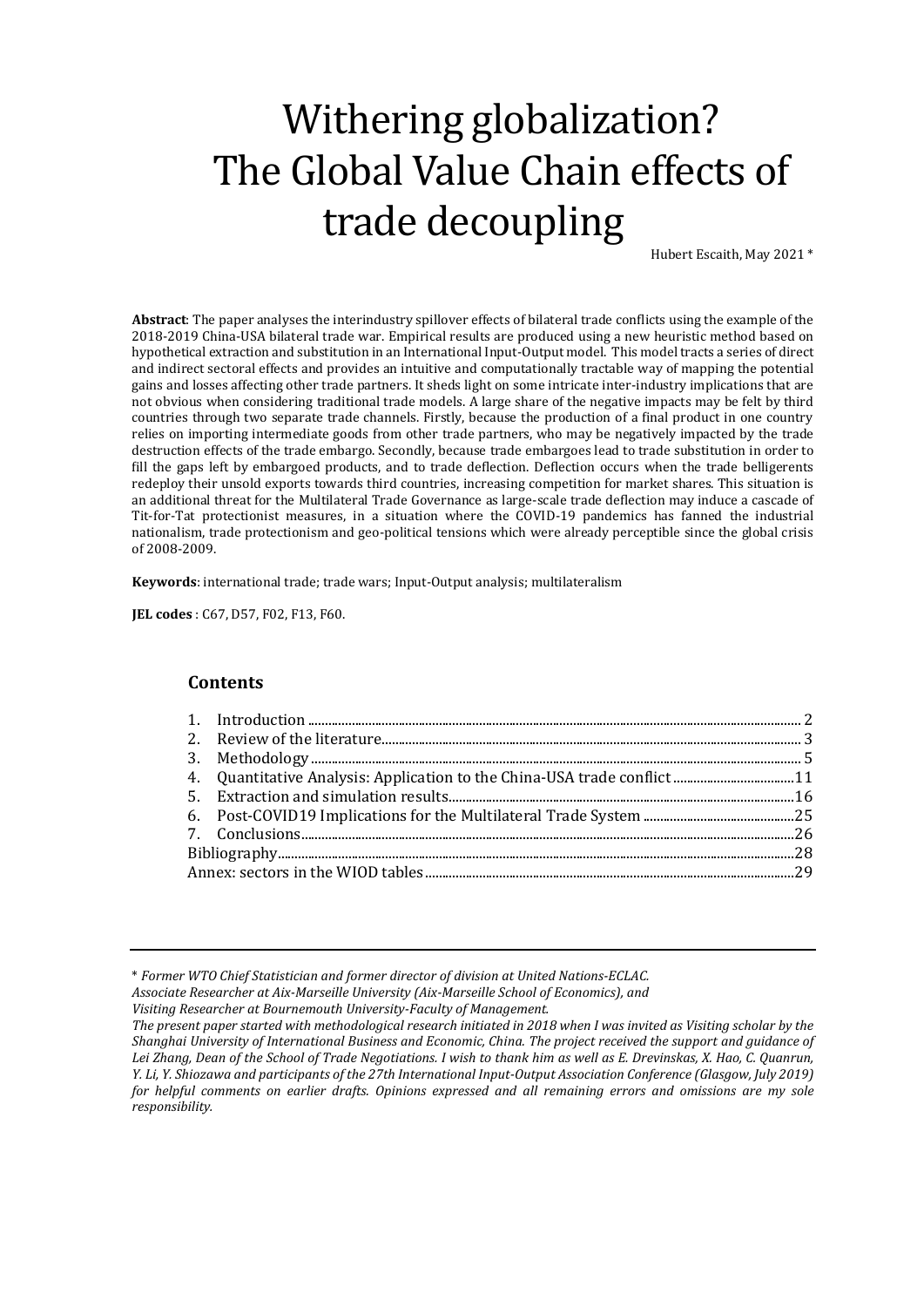# Withering globalization? The Global Value Chain effects of trade decoupling

## <span id="page-2-0"></span>1. Introduction

The new production and trade business model that arose in the late 1980's, based on the geographical fragmentation of the value chain, has increased the economic interdependency of most developed and emerging countries. The several transformational steps that a product undertakes between its initial entry in the production process, usually as an unprocessed primary good and the final consumer are called Global Value Chains (GVCs). "Global", because most industrial production today use imported inputs and produce for both domestic and export markets, "Value" because at each step, value-added is created by the industry transforming inputs into output, and "Chain" because these industries are usually organised in a network. In this GVC trade network, the output of one firm in a country is used by another firm in another country to produce a more complex product which, in turn, may be used by another firm for further processing (IDE-JETRO et al. 2019) before being exported or locally consumed as a final product.

If the normal functioning of a bilateral link within a specific value chain is broken, it will affect all the trade partners in this global interindustry chain. The rupture may be caused by natural events that prevent the production and delivery of parts and components; this was the case in 2011 with the earthquake and tsunami in Japan or the shutdown in 2019 of factories in countries affected by the COVID-19 pandemics. Leaving a deep trade agreement may also result in extensive losses from disrupting global value chains, as many observers feared it would be the outcome of a hard Brexit. Global value chains may also be damaged due to bilateral trade conflicts similar to what happened in 2018-2019 between China and the USA. As Fajgelbaum, Goldberg, Kennedy and Khandelwal (2020) mention, trade restrictions and retaliatory tariffs caused large declines in bilateral imports and exports.

Yet the issue goes well beyond trade conflict and has acquired a geo-political nature which is much more worrisome. As early as 2010, when China–US relations appeared generally positive and benign, Yan Xuetong dean of the Institute of International Relations at Tsinghua University already asserted that the China–US relationship constituted a 'superficial friendship' (Wei, 2019). Governments realised that industrial interdependency could be used to promote strategic interests as long as they could control a key intermediate input. In 2010, the threat of supply chain disruption was used in a dispute on maritime territory, when China banned rare earths exports to Japan during a diplomatic standoff between the two countries after the Senkaku boat collision incident. At that time, this threat was not officially recognised as a retaliation by the Chinese authorities: business as usual under WTO rules remained the best international option. But maintaining the status quo ante was mainly wishful thinking, because the global crisis of 2008-2009 had already changed the way the public opinion and many governments considered globalization and its cost/benefit balance. The status quo ante was officially altered in 2018 with the bilateral trade conflict that arose between China and the USA.

While both natural and political causes can both disrupt bilateral value chains, their economic impacts on other trade partners are very different. Natural causes affect the supply side by causing production shortages in a key supplier. If the affected input is in short supply, the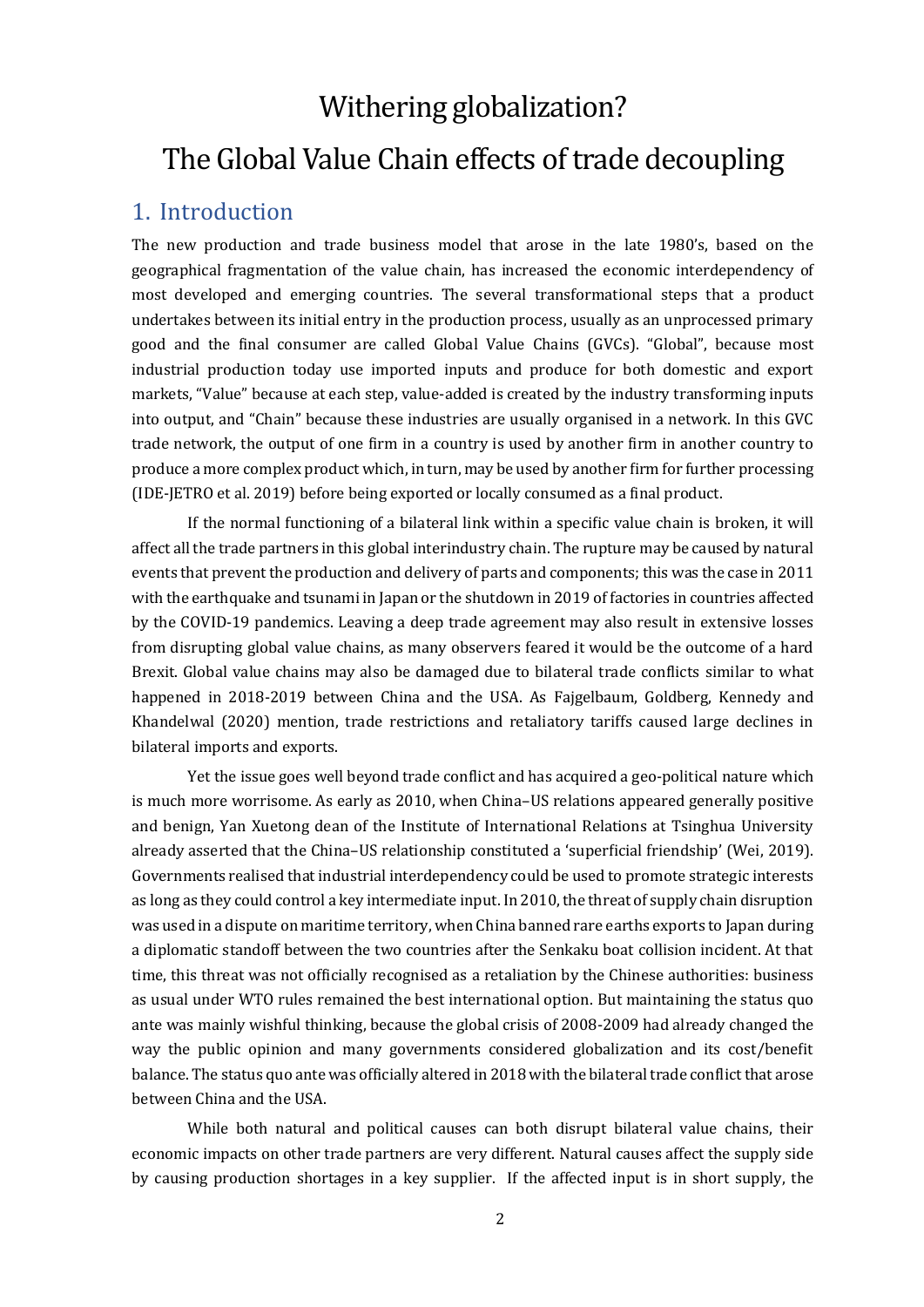resulting drop in GVC trade spreads to many countries, until the situation is normalised or substitutes are found. The effects are more complex when a bilateral trade war affects two major trade partners. Trade spill-overs take the form of lower trade flows between the two belligerents, as before. Additionally, they occasion also a surge of exports towards third countries. This redirection of exports (often referred to as "trade deflection" in the literature) results from exporting firms in the two belligerent countries trying to redirect their production to other markets. This often causes a rise in protectionism in these recipient countries, in order to limit the sudden surge of imports, which may be aggressively priced and even sold under production cost in order to clear unwanted stocks of output.

The objective of the present paper is to explore and measure these trade and production spill-overs, taking as example the inter-industry linkages existing between China, the USA and their main trade partners. The analysis is done in three steps, first looking at trade destruction, then at trade substitution, and finally at export deflection, which is a special case of trade diversion in the face of trade barriers.

After reviewing the relevant literature, the paper proposes a new methodology to evaluate the potential trade creation or trade destruction effects on third countries of bilateral trade restrictions. The measurement looks in detail at hypothetical sectoral impacts of policy-induced changes in market shares of final and intermediate products. The simulation focuses on sectors that were particularly targeted by China or the USA during the 2018-2019 bilateral trade conflict. In a last part, the paper illustrates another application of the methodology. By extending the simulation to a large number of sectors, the simulations generate a large body of sectoral data that reveal the mode of international insertion and the vulnerability of countries to trade shocks. A final section highlights the implications for the multilateral trade system and its governance in the Post-COVID19 new normal. Conclusions synthetize the main results.

## <span id="page-3-0"></span>2. Review of the literature

One strand of the trade policy literature that is closely related to our subject is the issue of trade deflection, a special case of trade diversion in the face of trade barriers. This redeployment of exports to third countries in the face of trade conflict was first analysed quantitatively by Bown and Crowley (2003) in the context of the United States' use of import restrictions on Japanese exports between 1992 and 2001. Using econometric dynamic modelling, they found that the median antidumping duty against Japan led to a 5-7% average increase in Japanese exports to non-US trading partners. Not only exports were diverted to third countries, but some additional trade destruction took place and Japan imported less from its trade partners.

Evenett and Fritz (2018) look more directly into the recent China-USA trade conflict. They emphasise the fact that the previous situation between China and the USA was far from being a freetrade arrangement. The 2018 tariff hikes compound an already significant stock of Chinese and American trade distortions affecting each other's goods exporters. Besides looking at the trade development, the authors highlights the risks of "multilateralising" the bilateral conflict because of deflection. Gunnella and Quaglietti (2019) provide a thorough factual analysis of the China-USA issue. Then, they discuss the short and long-term trade and macroeconomic implications of rising protectionism and evaluates its effects on the global economy and the euro area. Mattoo and Staiger (2019) look at the same issue from a game theory angle, considering the conflict as an episode of the U.S. Hegemony vs. China Hegemony phases, with trade conflict being a transition during which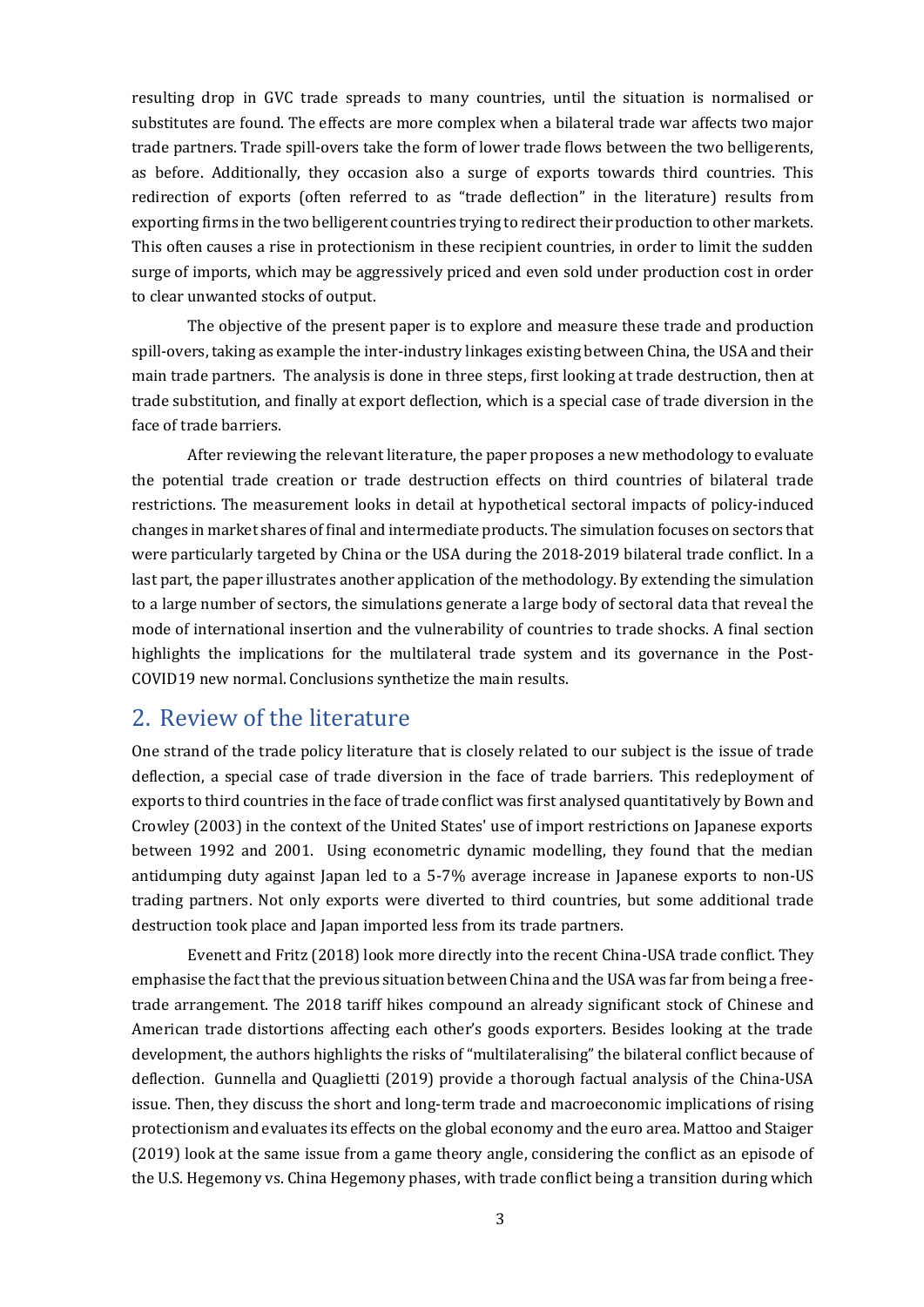a power-based regime might look attractive to a dominant country. Then, this phase if followed by a relatively symmetric situation during which the (multilateral WTO) rules-based system is again the equilibrium regime. Their paper shows that the main systemic costs will arise from the damage done by those tactics to the rules-based multilateral trading system. In a paper related to the theoretical modelling of the impacts of trade conflicts on the WTO multilateral system when GVC trade is prevalent, Beshkar and Lashkaripour (2020) concludes that the gains from noncooperative trade taxation and the externality inflicted by these taxes on the rest of the world have doubled in the presence of GVCs. Choi (2020) argue that the China-USA relationship is not a temporary shock, but shapes a "New Normal" that will last for some time.

Following an input-output approach similar to ours, Hu, Tian, Wu and Yang (2021) analyse the consequences of the China-US trade conflict using two scenarios: complete decoupling and partial decoupling. In the first case, China suffers a 3.65% drop in its GDP, compared to 1.04% for the USA. The decoupling of US-China trade brings collateral damage to other economies besides the US and China. For example, Chinese Taipei's and South Korea's GDP are expected to drop by 1.50% and 0.72%, respectively, under this scenario. The authors do not foresee a complete decoupling as the most probable option, and their preferred scenario is a partial decoupling centred on technology-intensive industries. Using input-output tables disaggregating domestic and multinational firms, they conclude that such a scenario would affect much more the multi-national entities, especially those located in China (their gross value-added would drop -6.53%, compared to -1.90% for domestic firms). The authors conclude that one of China's alternatives is to increase its trade links with Asian and European economies.

Our analysis shares the same input-output philosophy than Hu et al. (2021) but differs on the computation of the trade effects. In particular, we go beyond trade destruction to look also at the substitution and deflection effects affecting third countries. Given the large value of bilateral exports targeted by the belligerents, the extent of trade diversion to other countries is potentially large enough to create additional trade tensions and see these countries responding by raising trade barriers. This would be followed by Tit-for-Tat retaliations and cause further damage to the multilateral trade governance. When looking at the data for 2018, Evenett and Fritz (2018) conclude that, so far, "the fears of massive trade deflection induced by the Sino-US tariff war have yet to materialise".

One of the reasons trade deflection may not be as strong as expected is that global value chains allow firms in targeted countries to move final production to other places. Ma and Van Assche (2014) develop a theoretical model in which this ability to spatially separate manufacturing from headquarter provides the flexibility to circumvent economy-specific tariff changes by switching production location abroad. Tariff shirking increases the elasticity of bilateral trade to economy-specific tariff hikes due to an extra extensive margin effect. Using firm-level and provincelevel export data from China, they find evidence that the Chinese exports that are part of global value chains are more sensitive to antidumping measures than Chinese exports that rely on domestic value chains.

Tariff shirking actually reduces the effectiveness of economy-specific trade policy barriers when trade is done through global value chains (GVC). This new business model which emerged at the end of the 1980s and the importance of trade in intermediate inputs has modified our understanding of comparative advantages and their measurement (Escaith, 2020). The internationalisation of manufacture production and the growing interdependence and integration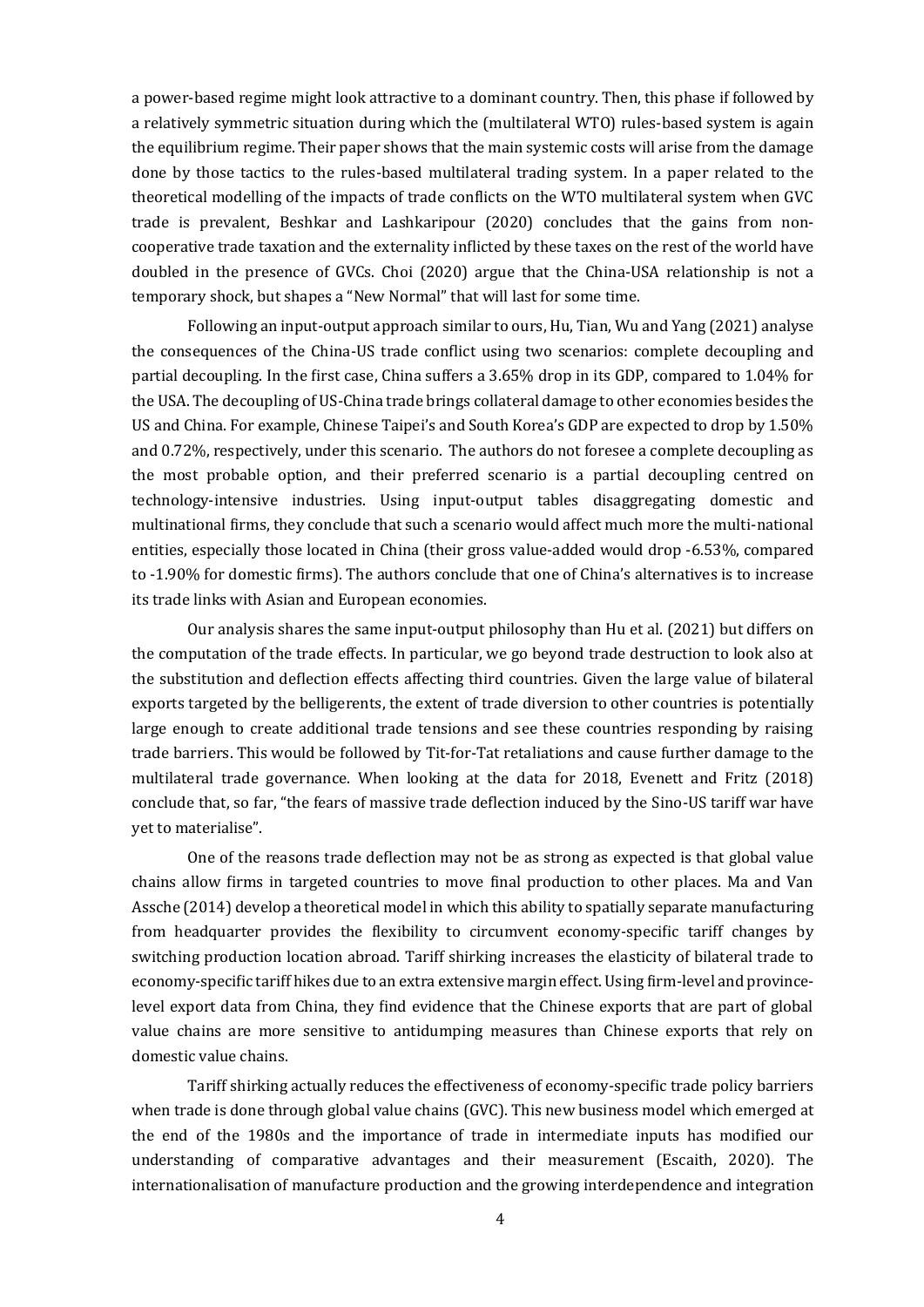of national economies has placed the specialisation of countries within GVCs at the centre stage of industrialisation strategies (Antras and Gortari, 2019).

# <span id="page-5-0"></span>3. Methodology

The measurement of trade along GVCs is closely associated with Input-Output tables. It builds also on the Leontief model to measure the direct and indirect contribution of all the production nodes that are required for the production of an exported product. It is a relatively new discipline, even if the idea itself is much anterior. Balassa (1967) defined Vertical Specialization as the production process of a commodity when it is divided into a vertical trade chain, each country adding value at each stage of the production process. Hummels, Ishii and Yi (2001) extended Balassa's concept and proposed a measurement method based on national input-output tables. Daudin, Rifflart and Schweisguth (2009) apply this new line of trade analysis to international input-output models, using the "Leontief decomposition".

This "Leontief decomposition" approach has been further refined, leading to the definition of new GVC indicators. Among them, Koopman, Powers, Wang and Wei (2011) decompose GVC trade into several trades in value-added indicators. Pursuing this line of work, Wang, Wei and Zhu (2013) extend the information contained in inter-country input-output tables to decompose GVC trade and derive additional indicators. A paper by Los and Timmer (2018) shows that these new "Trade in VA" measures can be linked to a broader family of Input-Output analysis called "hypothetical extraction". Hypothetical extraction is one of the techniques traditionally used to identify key sectors and has been applied to a wide range of topics. Miller and Lahr (2001) provide a review of the different lines of analysis based on this method; Dietzenbacher and Lahr (2013) generalize the approach.

Our contribution builds on the hypothetical extraction method and add substitution and trade deflection effects. The present methodology is specifically designed to measure the spillovers effects on third countries resulting from a bilateral trade conflict between two large trading partners that trade in both intermediate and final goods. The definition of spillovers in this case are the direct and indirect effects, positive or negative, that may occur to the other trade partners because some bilateral supply chains are disrupted while market access for final goods is blocked. The 'supply-chain contagion' is a negative effect: a supply shock in one nation, or in one industry within a nation, become a supply shock in other industries and in other countries when the product that is no more delivered is an input into the production of something else.

By reducing production in one country, the supply chain contagion reduces also demand for intermediate inputs sourced for other countries. This is a "*trade destruction effect*". On the other hand, when trade conflict rises market access for goods from a specific country, it opens new export opportunities for other trade partners, a "*trade creation*" effect. Finally, the exporting country that faces new market access barriers in one of its major market will try to redeploy the lost export to other countries, creating a "*trade deflection*" effect.

## 1) Methodological building blocks

Our mapping of these three spillover effects combines two branches of input-output analysis: Hypothetical Extraction and Trade in Value-Added. In both cases, the starting point is an international input output table providing information on the value of demand for domestic and imported final an intermediary goods and services by country and industry as well as the origin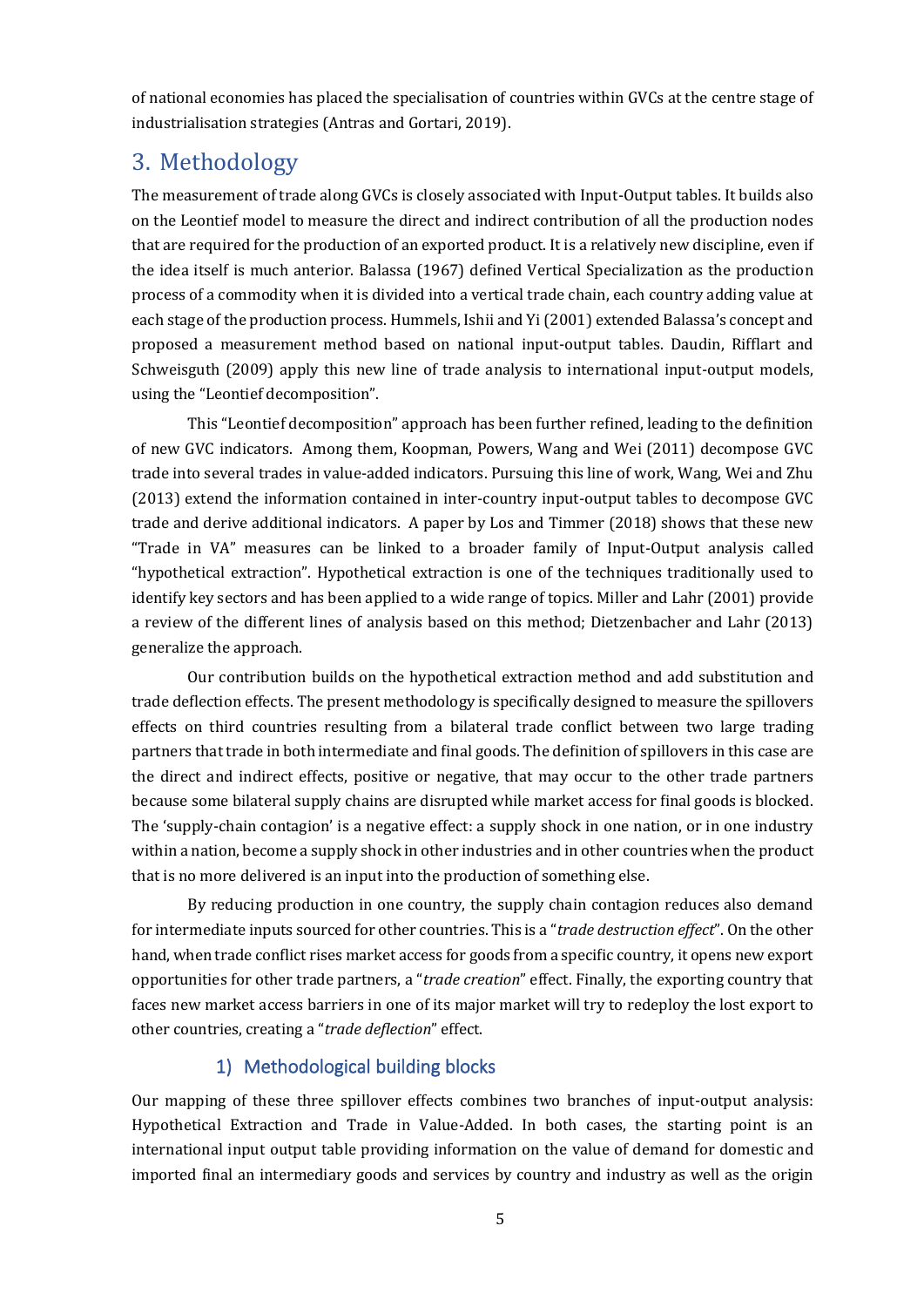#### <span id="page-6-0"></span>and destination of the related trade flows (se[e Figure 1\)](#page-6-0).

| $\sim$<br>Outputs<br>Inputs |              |                    | Final Demand<br>Intermediate Use |          |           |                 |                 | Total    |               |                |
|-----------------------------|--------------|--------------------|----------------------------------|----------|-----------|-----------------|-----------------|----------|---------------|----------------|
|                             |              |                    | ົ<br>∠                           | $\cdots$ | $M = kxn$ |                 | ົ<br>∠          |          | M             | Output         |
|                             |              | $Z^{11}$           | $Z^{12}$                         | $\cdots$ | $Z^{1m}$  | V <sup>11</sup> | V <sub>12</sub> | $\cdots$ | v1m           | X <sup>1</sup> |
| Intermediate                |              | $Z^{21}$           | $7^{22}$                         | $\cdots$ | $Z^{2m}$  | V <sup>21</sup> | V <sub>22</sub> | $\cdots$ | v2m           | $X^2$          |
| Inputs                      |              | $\cdots$           |                                  | $\cdots$ | $\cdots$  |                 | $\cdots$        |          | $\cdots$      |                |
|                             | M            | $Z^{m1}$           | $Z^{m2}$                         | $\cdots$ | $Z^{mm}$  | V <sub>m1</sub> | vm2             |          | $v$ <i>mm</i> | $X^m$          |
|                             | Value-added  | (VA <sup>1</sup> ) | $(VA^2)$                         | $\cdots$ | $(VA^m)$  |                 |                 |          |               |                |
|                             | Total output | $(X^1)$            | $(X^2)$                          | $\cdots$ | $(X^m)$   |                 |                 |          |               |                |

• *Figure 1 International Input-Output matrix*

Notes: *Zsr* is an *k*×*k* matrix of intermediate input flows that are produced in country *s* and used in country *r,* k being the number of activity sectors (goods and services) and n the number of countries; *Ysr* is an k×1 vector giving final products produced in country *s* and consumed in country *r*; *X<sup>s</sup>* is also an *k*×1 vector giving gross outputs in country *s*; and *VA<sup>s</sup>* denotes an *k*×1 vector of direct value added in country *s*.

Source: Adapted from Wang, Wei and Zhu (2013)

In input-output modelling, the final demand side is considered exogenous to the model, while demand for intermediate goods and services are endogenous and determined by a Leontief production function. For each industry, this function is described by reading the international input-output matrix vertically, each element  $\mathbf{Z}^{sr}$  indicating how much input industry "*i*" located in country "*s*" purchased from the sector "*j*" located in country "*r*" in order to produce *X<sup>s</sup> <sup>i</sup>* of output.

The production on one unit of output in a GVC will therefore induce production in a number of other supply chains located in a more upstream situation. The decomposition of the various industrial contribution to the production of a given output starts with the Leontief model:

$$
X = A \cdot X + Y \tag{1}
$$

where:

**X:** is an n⋅k ×1 vector of the output of k industries within an economy of n countries.<br>
A: is the technical coefficient n⋅k×n⋅k matrix describing the interrelationships betwe

**A**: is the technical coefficient n⋅k⨯n⋅k matrix describing the interrelationships between industries; with  $a_{ij}$  the ratio of inputs from domestic industry i used in the output of industry j.<br> **Y**: is an n·k×1 vector of final demand for domestically produced

**Y**: is an n⋅k⨯1 vector of final demand for domestically produced goods and services, including exports.

Direct requirements list the purchases of inputs from other industries that an industrial sector needs to do to produce one unit of output. In a multi-country input-output table, these inputs are identified by the industry supplying them and its country of origin. From a production network perspective, direct requirements indicate the countries and sectors belonging to the domestic and international supply chain contributing to the production of a given output. The direct coefficient coefficients are given by the **A** matrix (1).

Total requirements measure the full extent of purchases of inputs directly required or indirectly induced to produce one unit of output. It derives from the Leontief inverse (**I** -**A**) -1, deducting 1 from the main diagonal of the Leontief (the "1" represents the unit of the product produced for final demand).

#### Total Requirements:  $(I - A)^{-1} - I$ -1 – I(2)

Where **I**: is an n⋅k by n⋅k identity matrix

The contribution of exports to total economy value-added derives from (1) and is equal to:

$$
\mathbf{v} \cdot (\mathbf{I} \cdot \mathbf{A})^{-1} \cdot \mathbf{e} \tag{3}
$$

where: **v**:is a  $1 \times n \cdot k$  vector with components  $m_i$  giving the ratio of value-added to output in industry j; and **e**: is a n⋅k⨯1 vector of exports by industry.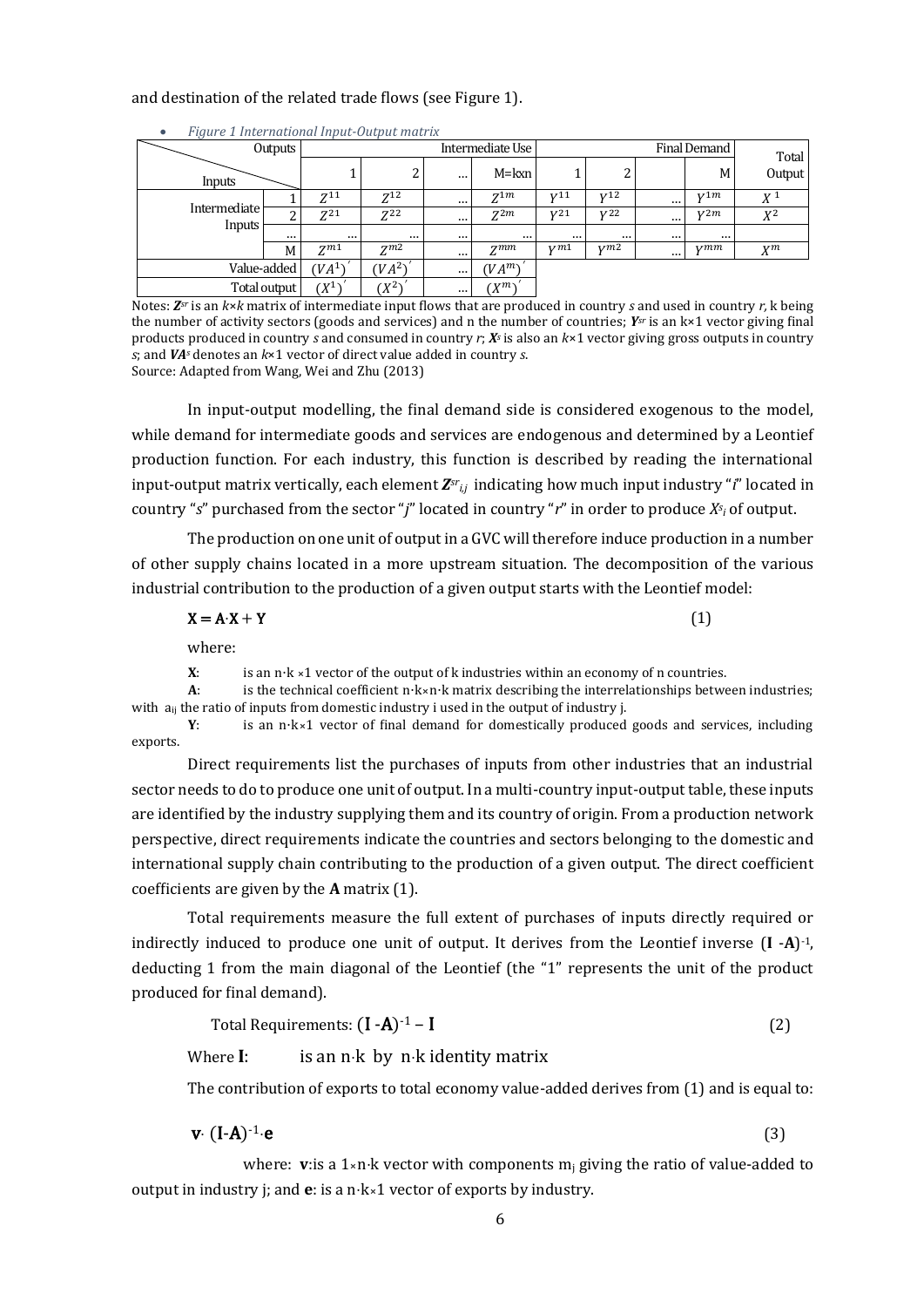As explained more in details in Escaith (2019), I extend the hypothetical extraction method (Miller and Lahr, 2001; Dietzenbacher and Lahr, 2013) to measure both trade destruction and trade deflection. The starting point of the method is the same inter-country input-output model we presented in Figure 1. In the traditional hypothetical extraction method, one deletes in the actual input-output matrix the industry that is analysed. A new Leontief model is constructed. The difference between the initial and the modified models indicates the importance of the industry for the entire economy.

In their application to the measure of trade in value-added, Los and Timmer (2018) do not extract entire industries from the system, but only some transactions related to a specific set of industries belonging to a specified country. For example, imagine we want to know the importance of Chinese value chains exporting machinery equipment to the USA. If China is country 1 in Figure 1 and the USA is country 2, Los and Timmer (2018) suggest to set to 0 all the elements in **A** corresponding to  $Z_m^{12}$  as well as the output of industry "m" imported by country "2" for its final demand (**Y**<sup>m</sup> <sup>12</sup>).

A new GDP for country1 is calculated:

$$
GDP_1^{*2} = \mathbf{v}_1^{*2} \cdot (\mathbf{I} - \mathbf{A_1}^{*2})^{-1} \cdot \mathbf{Y_1}^{*2} \cdot \mathbf{i}
$$
 (4)

Where:

 $**v**<sub>1</sub><sup>*</sup>$  **is the n⋅k vector as in (1), with all elements not corresponding to the extracted country** set to 0;

 $A_1$ <sup>\*2</sup> and  $Y_1$ <sup>\*2</sup> are the matrices of technical coefficients and final demand after extraction of exports of product "m" from country "1" to country "2"; i: is the summation unit vector of dimension n⋅m (all elements are equal to 1).

The difference between the actual  $GDP_1$  value of "1" and  $GDP_1^{\ast 2}$  gives the value-added created by "1" and consumed by "2" for industry "m".

$$
VAXD_{1,2}^{\mathbf{m}} = GDP_1 - GDP_1^{\ast 2}
$$
\n
$$
\tag{5}
$$

#### 2) Adding trade creation and trade deflection

In commenting their approach, Los and Timmer (2018) state page 10 "We would like to emphasize that GDP<sup>r</sup> \*s should not be seen as the GDP level that would result if exports to *s* would be prohibitive. In a general setting with more flexible production and demand functions, *substitution effects will occur* [*emphasis is mine*]." My methodology follows their excellent advice and complements extraction with substitution.

We extract some transactions (those affected by the trade war), then contemplate for the possibility of replacing the extracted outputs (trade destruction) through trade creation. Full substitution supposes that goods are substitutable and industries can seize the business opportunities created by the withdrawal of a competitor.  $1$  But substitution may face some

<sup>1</sup> This suppose a deviation from the Leontief production function, which does not contemplate substitution because inputs (intermediate and primary) are complementary. Computable general equilibrium models, at the contrary, do contemplate substitution.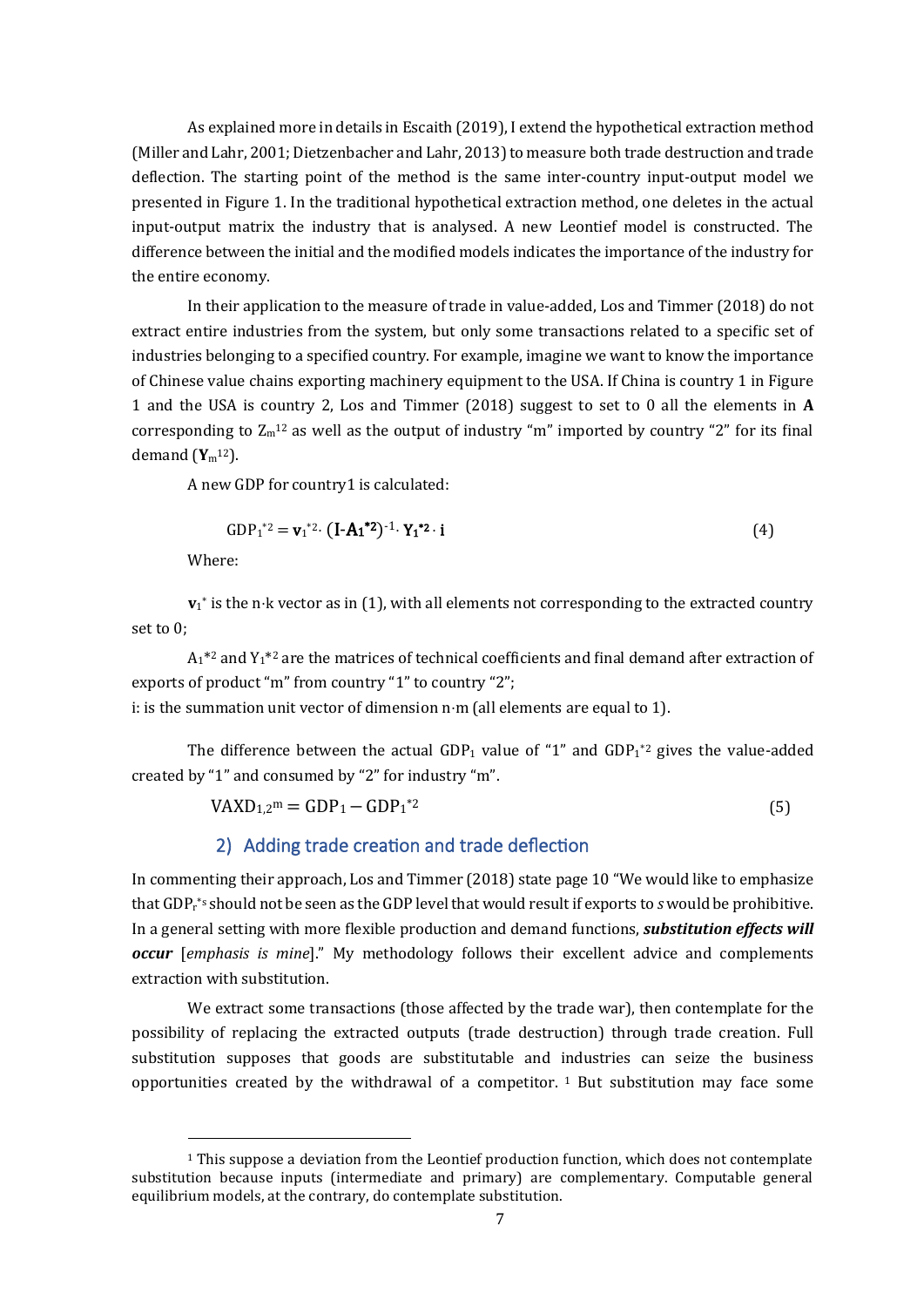additional costs.

As in Los and Timmer (2018), our initial extraction means we set to 0 all the elements in **A** corresponding to  $\rm Z_m$ <sup>12</sup> as well as the output of industry "m" produced by 1 and imported by country " $2$ " for its final demand  $(Y_m^{12})$  in Figure 1. In the case of final demand (the same reasoning applies to intermediate products), the bilateral flows of products "m" exported by country "i" to country "j" respect the following gravity equation: <sup>2</sup>

$$
Y_{m}^{ij} = \frac{X_{m}^{i}X_{m}^{j}}{X_{m}a_{ij}^{2}}
$$
\n
$$
(6)
$$

where  $Y_m^U$  are exports of m from *i* to *j*,  $X_m^i$  is *i*'s economic size from the supply-side perspective (the mass of products supplied at origin *i*),  $X_m^J$  is *j*'s market size (the mass of products *m* demanded at destination *j*). At world level, total supply of *m* equals total demand and is noted  $X_{m}$ ;  $d_{ij}$  is the economic distance between *i* and *j* (a measure of the bilateral trade frictions that impede pure free trade in the gravity model).

What happens when a productor *s* is excluded from a market *r*? The relative sizes of all other producers for this specific market are artificially increased because *s* has to withdraw from the competition. From the specific viewpoint of the competition on the  $r$  market, it is "as if"  $X_m^s$  had been extracted from the World competition  $X_m$ . The new gravity equation for this specific market is:

$$
Y_{m}^{\prime i r} = \frac{X_{m}^i X_{m}^r}{X_{m}^{\prime} d_{ij}^2} \tag{7}
$$

For all  $i \neq s$ ; with  $X'_m = (X_m^s - X_m^s)$ 

Keeping final demand  $X_m^r$  and  $d_{ij}$  constant by hypothesis, the ratio between the new sales from country  $i \neq s$  to country *r* and the previous ones is, after a few substitutions:

$$
\frac{Y'_{m}^{1}}{Y_{m}^{1}} = X_{m}^{\circ}/X_{m}^{\prime}.
$$
 (8)

To resume, after extraction and assuming perfect substitution, for the product "m" subjected to trade embargo:

(1) exports of *s* to *r* drop to 0 (extraction)

(2) domestic sales of *r* and exports of country  $i \neq s$  to *r* increases to fill the gap; and

(2) each country i≠s increases its sales in proportion of the *ex-ante* market shares.

#### **Box 1: A parenthesis on substitution**

Substitution in our model implies that products are close substitute (no strong differentiation in varieties) so that consumers and firms can swap suppliers. This may not always be the case, especially for specialised intermediate inputs entering into the production function or patented final goods. The substitution elasticities (estimated using multilateral trade data) for the intermediate inputs industries tend to be higher than those for the final consumption goods industries (Saito, 2004). Moreover, elasticity varies greatly from sector to sector (Caliendo and Parro, 2015).

In business practices, the supply elasticity is usually determined by the time frame allowed for

<sup>2</sup> The model is one of the workhorses frequently used by trade analysis. It was initially based on a purely statistical specification following Jan Tinbergen (1903-1994) original formulation. Gravity received a micro-economic foundation with Anderson and van Wincoop (2003).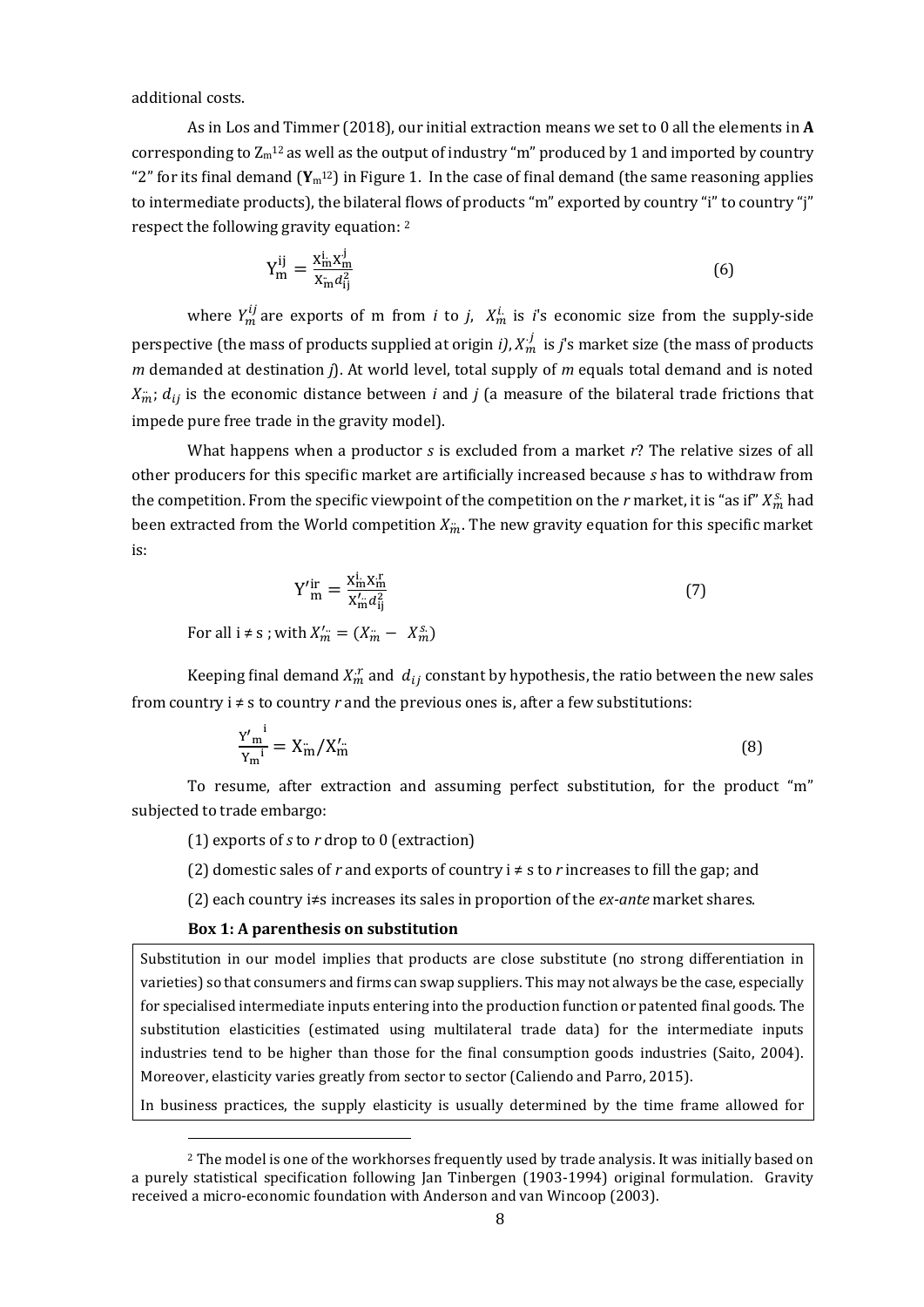substitution, by the spare production capacity available to alternative suppliers, their level of stocks and their technical capabilities (including ownership of critical patents). Substituting between sources for standard commodities is easy, and it remains relatively easy for many "referenced" industrial parts like computer hard disks or electronic components. For these standard products, the rise in prices for the additional supplies produced in addition to the previous requirement is probably not permanent. When the supply chain managers renegotiate their long-term procurement contracts with their suppliers, they will ask for the same price for all the inputs supplied. Thus, after some time, our model expects input prices to return to their initial situation.

It may prove more difficult for specialised parts and components, especially when protected by patents. At the limit, when no substitution exists (for example when the initial supplier has a *de facto* monopoly, such as producing a specialised engine or landing gear for a given plane), then all the adjustments along the supply chain have to be done in the quantity space, proportionally to the bottleneck.

While recognising the importance of this extreme case, we exclude it from our simulation and consider that all products are ultimately substitutable. This simplifying assumption is probably not too restrictive, at our level of aggregation, according to the results of Bayoumi, Appendino and Ceredeiro (2018) who find that import elasticities to different types of intermediate inputs are statistically indistinguishable from one another.

Now, let's turn to the extracted industry in country "*s*". The firms affected by the extraction of some of their markets in country "*r*" will try to redeploy the lost sales by selling more on the domestic market and exporting to other markets. This redeployment in the face of trade conflict is known as "deflection" in the trade literature. In order to exclude situations of dumping that would affect final prices (income and prices are supposed to remain constant to keep final demand stable through the analysis), we consider that extracted industries will redeploy their output-gap to other markets by marketing more aggressively their products.

Trade deflection displaces other suppliers. In our gravity model (8), they are displaced in proportion of their previous market share. Yet, it may not be possible for the extracted industry in "*s*" to fully redeploy to third markets the output that was originally destinated for sale in country "*r*", because its competitors will defend their market share. So, the final outcome may rest between the two extreme points of extraction with and without substitution.

In absence of any additional information on the degree of substitutability of the respective product, we will consider three scenarios. Two are extreme solutions: zero or full substitution. The third is a mixed one where only half of the production-gap can be redeployed to other markets. This simple solution is also, from a statistical perspective, the expected value of the redeployed share when no prior information is available, as long as the probability distribution of the possible outcomes is symmetric. If, in addition, the distribution is unimodal, then the expected value is also the most probable.

These scenarios translate into the following simulation sequence, considering that the trade war between country "A" and "B" is initiated by "A" and affect industrial product "q":

*- The first stage* extracts B' manufacturing exports to A for intermediate and final goods. This corresponds to traditional extraction without replacement. The consequences are trade destructions. One example of that was the disruption of automobile international supply chain in 2011 after the Tohoku earthquake and tsunami that struck the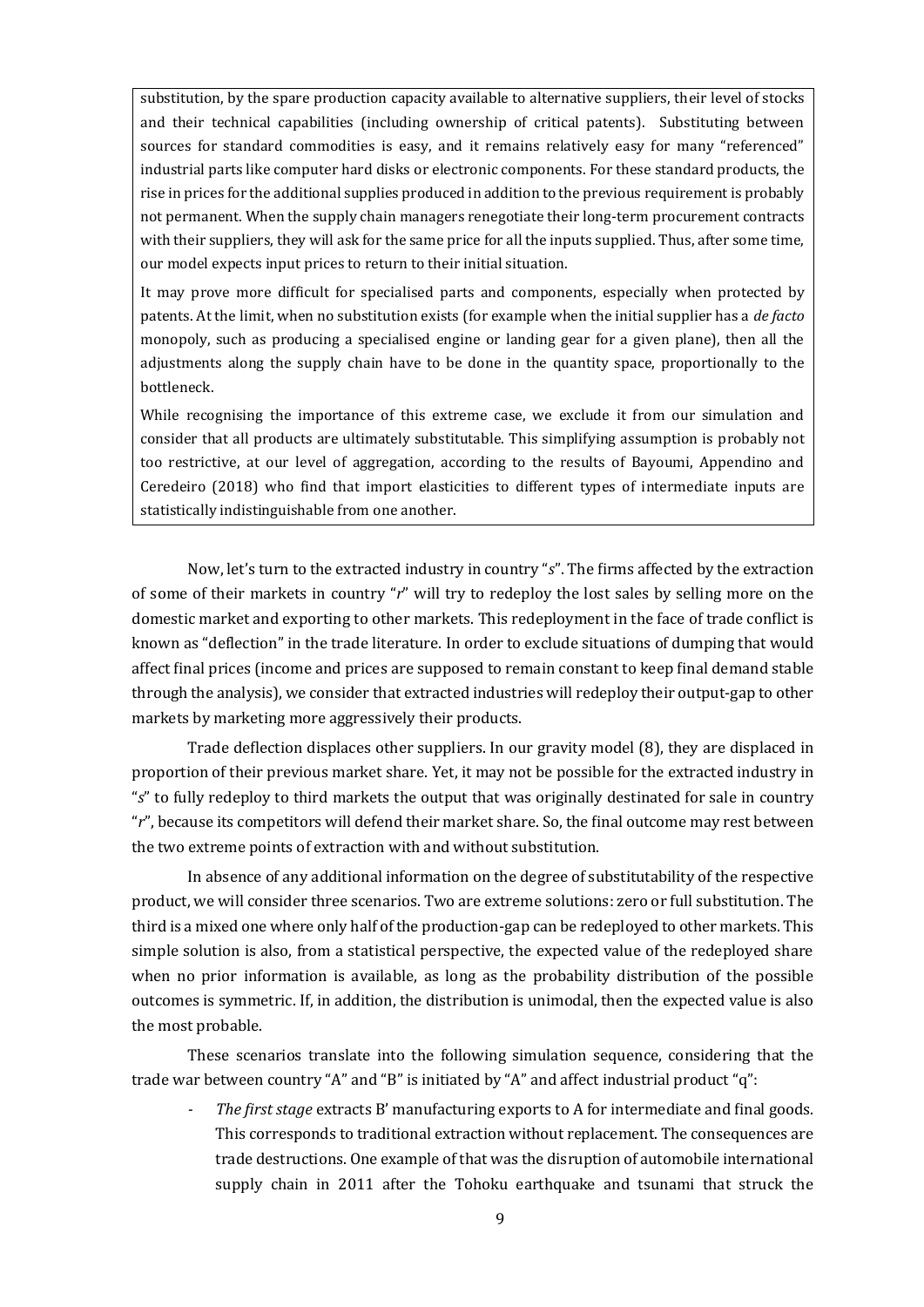northeast coast of Japan (see Escaith, Teh, Keck and Nee, 2011). On a much global scale, it is what occurred also in 2020 with the COVID-19 pandemics. The supply chain disruptions caused by the "Great Lockdown" impacted several industries worldwide and created shortages of many critical goods. But, at the difference of our model, Final Demand was also severely affected in many countries by the economic collapse.

- *- In a second stage*, other countries substitute exports of "B" to "A" for both Intermediate and Final Goods but the additional sale of intermediate goods is done at a higher price (the price of final goods remains the same in order to keep Final Demand constant). The input cost for the industries in country "A" that have to substitute for the inputs originating from "B" is now larger and the rate of value-added is smaller.<sup>3</sup>
- *With the passing of time*, the higher procurement cost disappears and the competitors of "B" supply their intermediate products to "A" at the pre-crisis prices. The rate of value-added of the industries in "A" returns to it pre-crisis situation.

But it is not the end of the story. Country "B" aggressively markets its product to third countries in order to compensate for the market losses in "A", without changing the price of its intermediate and final products. There is no change in the volume and structure of final demand. This scenario has two variants:

- *Partial export deflection*: only 50% of the losses can be redeployed. This variant corresponds to the expected value, from a statistical perspective.
- *- Full export deflection*: all sales are redeployed, when feasible. <sup>4</sup> This scenario corresponds to an extreme case of trade deflection, when all unsold exports are redirected to third markets where they displace the products of other trade partners. This scenario is also one setting the stage for major multilateral trade tensions.

### 3) Uses and limitations of the "extraction cum substitution" method

Our heuristic method is purely exploratory. It aims at revealing inter-industrial trade structures that would not be easily identified using standard input-output or network analysis. Needless to say, this level of interactions would be unobservable using official trade statistics. This approach provides an intuitive and computationally tractable way to explore alternative scenarios. It goes beyond indirect requirements by quantifying the extent of the struggle for market share that could follow such a disruption.

This said, this method has limitations and remains exploratory in nature. At the difference of CGE modelling or other macro and multi-sectoral models such as Caliendo and Parro (2015), it does not pretend to "predict" an outcome of a bilateral trade conflict on the World Trade Network of measure its welfare effect. The objective is mainly descriptive, to produce a series of "markers" corresponding to extreme or expected trade patterns that should help mapping what remain largely unchartered waters: the direct and indirect effects of a bilateral trade war between two economic giants. Actually, the simulation is more akin to analysing the shock from a partial

<sup>3</sup> We use an arbitrary 30% additional cost on procuring the new inputs. By construction, the price to final consumers does not change: Value Added in the industries "2" needs to be reduced in proportion of the higher procurement cost, in order to keep the price of the output unchanged.

<sup>4</sup> If the extracted industry is dominant on a given market and its competitors have little market share, it may not be possible to fulfil the redeployment target, even after taking 100% of the competitors' market share.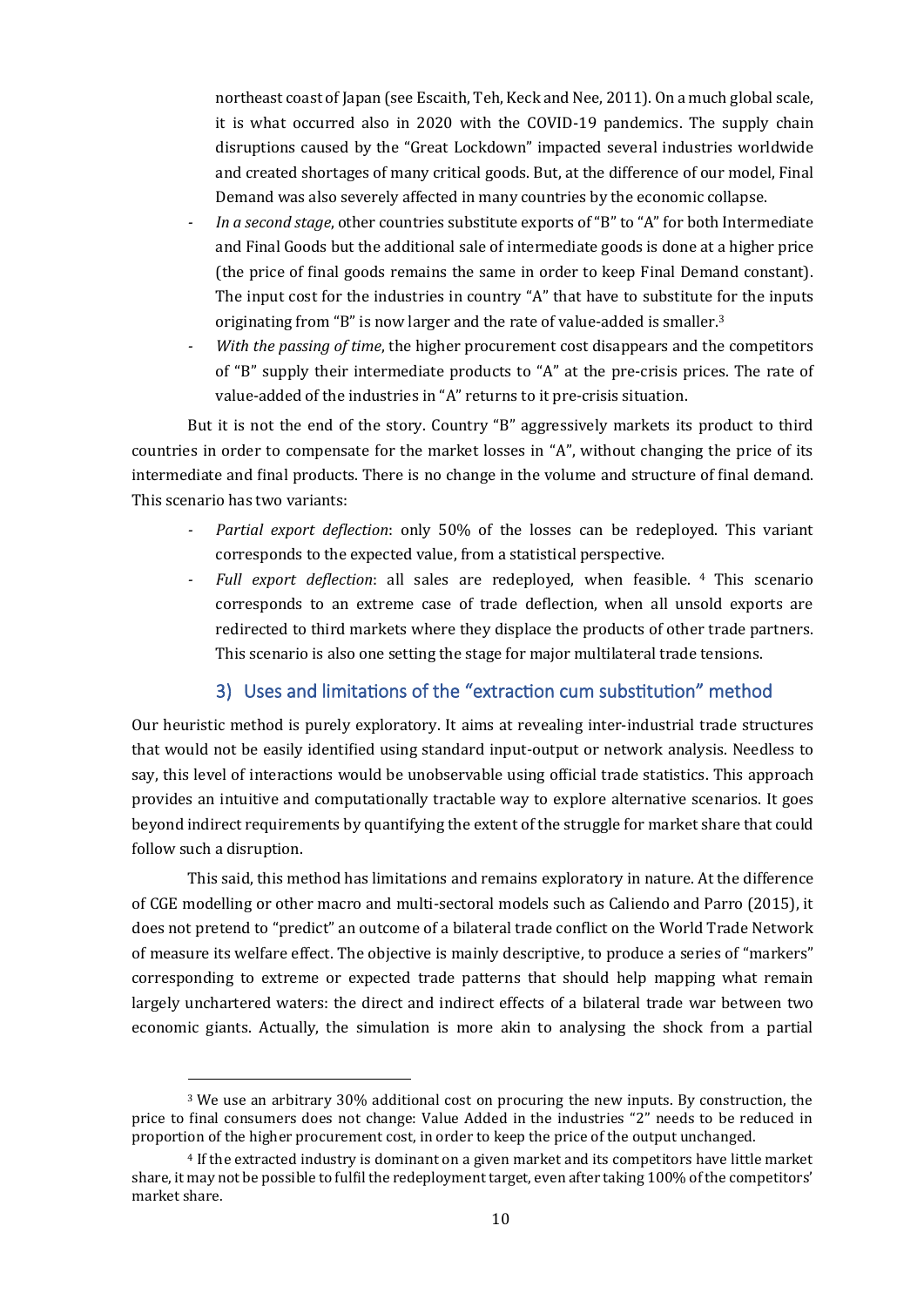equilibrium approach. <sup>5</sup> In particular, and except for the short-run scenario, the simulation avoids the issue of price elasticity by keeping prices constant.

The hypothesis that income and prices remain constant means that our substitution effects ignore the gains from trade from the consumers' perspective. Even when looking at the producer side, the surplus (as measured by value-added) is reduced only in the short time. Moreover, the method does not contemplate a situation where the conflict would disrupt an entire supply chain, resulting in the bankruptcy of the firms most dependents of the extracted inputs. As a result, trade disruption in our methodology always results in a net gain for the protectionist country, something that contradicts both theory and practice. For this reason, we recommend to use the method only for what it was developed: mapping the spill-over effects on third countries rather than estimating the impact on the two belligerents.

# <span id="page-11-0"></span>4. Quantitative Analysis: Application to the China-USA trade conflict

In this section, we map our simulation model to global trade and production data. We use the WIOD input-output database (see Timmer et al., 2015 for an introduction) in its November 2016 edition, with results updated at year 2014. We focus the analysis on 17 countries belonging to the G20 group or to the Asian region.<sup>6</sup> The substitution and redeployment effects will take place in these countries, which represent the largest industrial and developing economies. All other results are aggregated in a new Rest of the World (ROW).

### 1) Extent of pre-crisis interindustry linkages

The pre-crisis situation is the basis for all further simulations of our partial equilibrium analysis. A first measure of the strength of inter-industry linkages is given by the direct and total requirements.

#### *a) Direct and Indirect Requirements*

Direct requirements show the inputs from other industries, at home or abroad, that an industrial sector needs to purchase in order to produce one unit of output. Total requirements measure the full extent of inputs directly required or indirectly induced to produce one unit of output. While direct requirements exported by the targeted industry to the protecting country drop to 0 due to extraction, the corresponding total requirements will remain positive because some of the inputs sourced by the protecting economy from other industries (in the home country or imported) do include value-added originating from the extracted industry. The outcome of the simulations relies heavily on the evolution of total requirements and the distribution of final demand market shares.

We present aggregated results representing four branches of activities that were particularly targeted during the 2018-2019 bilateral trade conflict: Agriculture, Basic Metals, Electronics and Vehicles. The last two ones are involved in GVCs at both intermediate and final stages of production, while the first ones are more upstream.

<sup>5</sup> From an economic perspective, the ex-ante situation was the product of a general equilibrium and the existing market share represented the relative competitive advantages of the various countries on the extracted market. Reassigning the market shares in proportion of the previous equilibrium means simply the relative competitiveness of the non-extracted industries and the impact of trade frictions as specified in a standard gravity model have remained the same, under a *ceteris paribus* assumption.

<sup>6</sup> WIOD does not cover three of the G20 members: Argentina, Saudi Arabia and South Africa.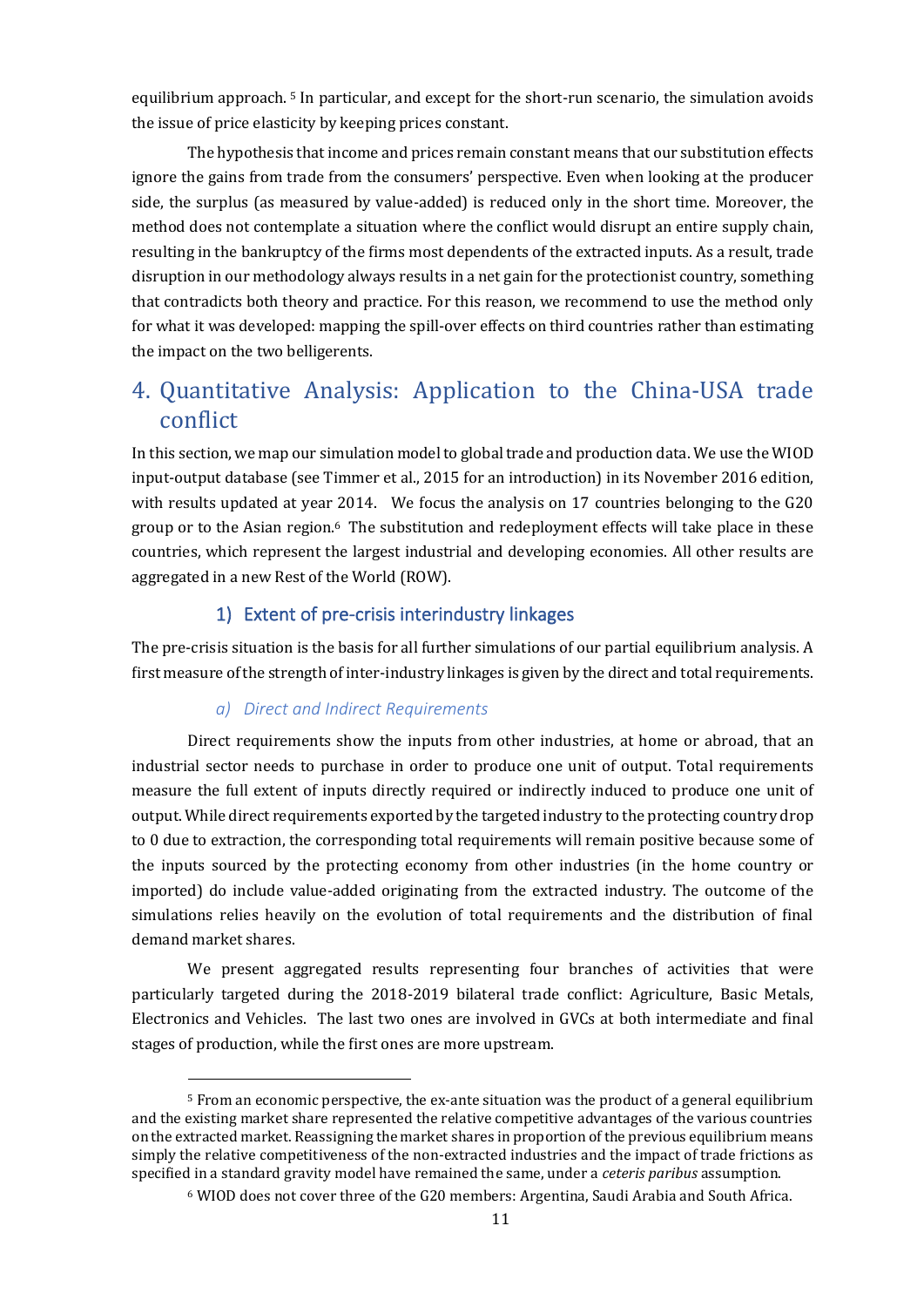#### • *Agriculture*

Agriculture was a sector targeted by China in retaliation to US increase in tariffs. We note in Table 1 that the US agricultural sector is relying mainly on domestic inputs (it is even more the case for China). The international spill-overs through the supply chain are therefore expected to remain limited.

|                  | China         |              | <b>USA</b>    |              |
|------------------|---------------|--------------|---------------|--------------|
| <b>Countries</b> | <b>Direct</b> | <b>Total</b> | <b>Direct</b> | <b>Total</b> |
| <b>AUS</b>       | 0.001         | 0.006        | 0.000         | 0.002        |
| <b>BRA</b>       | 0.002         | 0.008        | 0.002         | 0.006        |
| CAN              | 0.000         | 0.002        | 0.009         | 0.037        |
| <b>CHN</b>       | 0.382         | 0.953        | 0.003         | 0.029        |
| <b>DEU</b>       | 0.000         | 0.004        | 0.002         | 0.010        |
| <b>FRA</b>       | 0.000         | 0.002        | 0.001         | 0.005        |
| <b>GBR</b>       | 0.000         | 0.001        | 0.002         | 0.008        |
| <b>IDN</b>       | 0.001         | 0.003        | 0.001         | 0.002        |
| <b>IND</b>       | 0.000         | 0.002        | 0.002         | 0.005        |
| <b>ITA</b>       | 0.000         | 0.001        | 0.001         | 0.004        |
| <b>JPN</b>       | 0.001         | 0.007        | 0.002         | 0.010        |
| <b>KOR</b>       | 0.001         | 0.009        | 0.001         | 0.007        |
| <b>MEX</b>       | 0.000         | 0.000        | 0.004         | 0.013        |
| <b>RUS</b>       | 0.000         | 0.003        | 0.001         | 0.006        |
| TUR              | 0.000         | 0.000        | 0.000         | 0.001        |
| <b>TWN</b>       | 0.001         | 0.006        | 0.001         | 0.004        |
| <b>USA</b>       | 0.002         | 0.012        | 0.535         | 1.000        |
| <b>ROW</b>       | 0.006         | 0.059        | 0.027         | 0.112        |
| <b>Total</b>     | 0.40          | 1.08         | 0.59          | 1.26         |
| - Domestic       | 0.38          | 0.95         | 0.53          | 1.00         |
| Domestic (%)     | 96%           | 88%          | 91%           | 79%          |

*Table 1 Crop and animal production, hunting and related service activities: Direct and indirect requirements in 2014*

Note: The columns indicate where is located the productive industry and the lines show the origin of the intermediate inputs that were required to produce one unit of output. Source: Based on WIOD tables.

#### • *Basic metals*

Basic metals manufacturing was amongst the first industries targeted by the US administration in 2018.

Table 2 Manufacture of basic metals: Direct and indirect requirements in 2014

|             | China         |              | <b>USA</b>    |              |
|-------------|---------------|--------------|---------------|--------------|
| <b>ISO</b>  | <b>Direct</b> | <b>Total</b> | <b>Direct</b> | <b>Total</b> |
| AUS         | 0.009         | 0.037        | 0.001         | 0.006        |
| <b>BRA</b>  | 0.002         | 0.010        | 0.005         | 0.016        |
| CAN         | 0.001         | 0.005        | 0.034         | 0.085        |
| <b>CHN</b>  | 0.754         | 2.113        | 0.007         | 0.061        |
| <b>DEU</b>  | 0.001         | 0.013        | 0.006         | 0.025        |
| FRA         | 0.000         | 0.005        | 0.002         | 0.010        |
| GBR         | 0.001         | 0.008        | 0.005         | 0.017        |
| <b>IDN</b>  | 0.001         | 0.005        | 0.000         | 0.003        |
| IND         | 0.001         | 0.005        | 0.001         | 0.007        |
| <b>ITA</b>  | 0.000         | 0.004        | 0.003         | 0.012        |
| <b>IPN</b>  | 0.003         | 0.022        | 0.005         | 0.023        |
| <b>KOR</b>  | 0.003         | 0.022        | 0.004         | 0.018        |
| MEX         | 0.000         | 0.002        | 0.016         | 0.041        |
| <b>RUS</b>  | 0.003         | 0.022        | 0.004         | 0.019        |
| TUR         | 0.000         | 0.002        | 0.002         | 0.006        |
| TWN         | 0.001         | 0.013        | 0.002         | 0.009        |
| USA         | 0.001         | 0.019        | 0.644         | 1.217        |
| ROW         | 0.057         | 0.299        | 0.040         | 0.187        |
| Total       | 0.839         | 2.608        | 0.781         | 1.76         |
| - Domestic  | 0.754         | 2.113        | 0.644         | 1.22         |
| Domestic(%) | 90%           | 81%          | 82%           | 69%          |

Note and source: see Table 1

When looking at the direct and total requirements, one notes that the main source of spillover effects from this trade restriction affecting Chinese industry will be felt by the producers of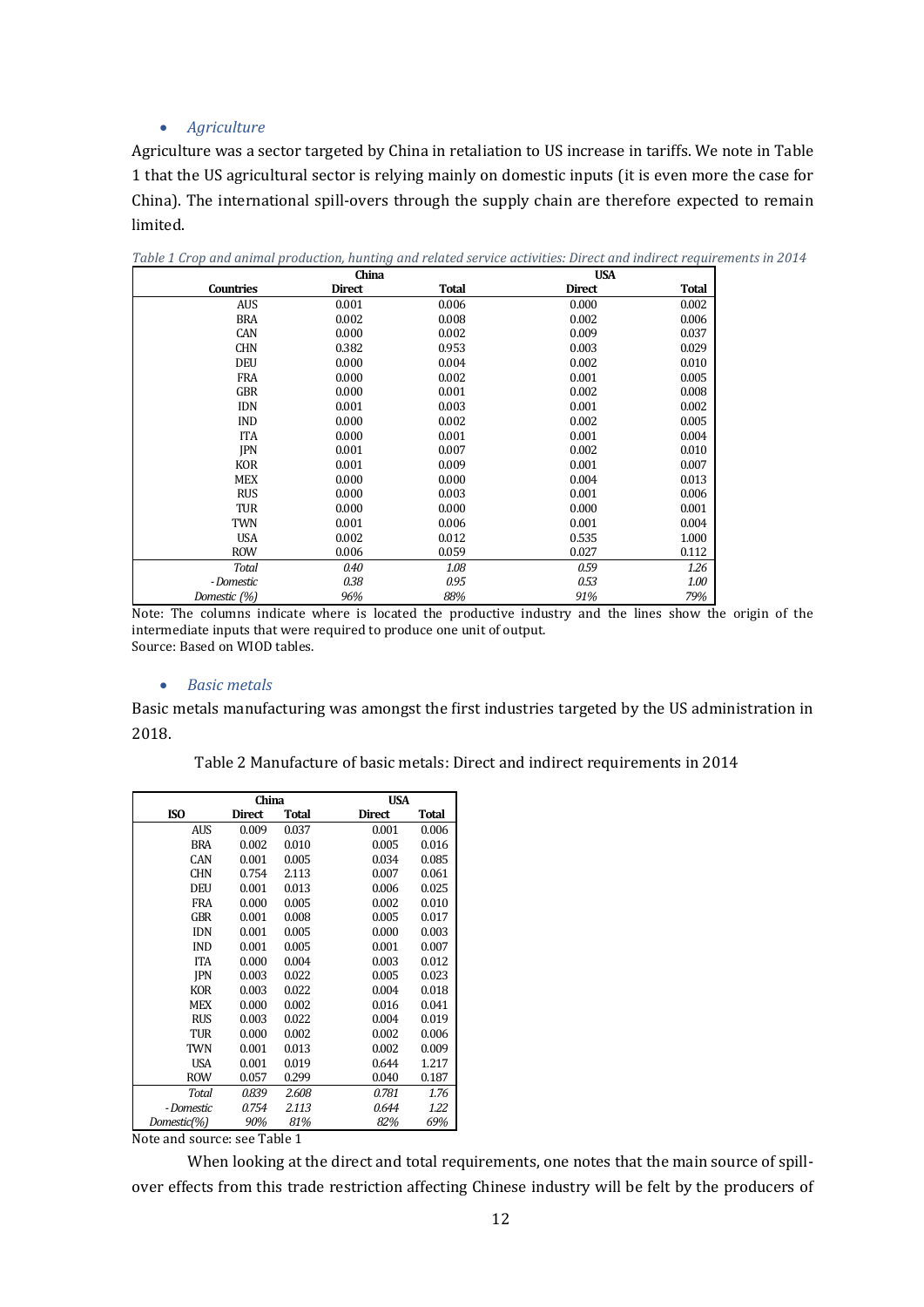extractive commodities in the Rest of the World. Australia and Asian trade partners, as well as Europe are expected to suffer from shortfalls in their economic activity.

Note that the indirect effects on the Chinese economy are ten time larger than what direct requirements would suggest. The USA would also be indirectly affected by trade restrictions affecting Chinese products: US industries provide inputs (goods and services) to third countries being more directly exposed to a slow-down in Chinese production of basic metals. Among the foreign suppliers of inputs to the USA, Canada is the trade partner most affected country. Mexico, the other NAFTA trade partner, is not particularly concerned by the negative spill-overs.

#### • *Computer, electronics and optical equipment*

This segment of manufacture relies heavily on GVC arrangements and is part of the bilateral trade flows to be restricted by the USA. Contrary to expectations, China is not particularly dependent on imported inputs for this sector, at least when looking at the industrial average. 84% of the inputs directly required for the production of electronics and optical equipment is sourced locally (Table 3). The picture is even more striking for total requirements, as 74% of the shock affecting this line of production would be felt domestically. The Rest of the World is particularly exposed to a slowdown in this branch of activity in China (much more than what would happen if the shock affected the US electronic industry). Among the individual foreign suppliers to the Chinese electronic industry, Korean economy would be most affected, followed by Chinese Taipei and Japan. The USA arrives in fourth position in the list of the foreign suppliers, if we exclude the Rest of the World aggregate.

|            | China         |       | <b>USA</b>    |       |
|------------|---------------|-------|---------------|-------|
| ISO        | <b>Direct</b> | Total | <b>Direct</b> | Total |
| <b>AUS</b> | 0.000         | 0.012 | 0.000         | 0.002 |
| BRA        | 0.000         | 0.005 | 0.000         | 0.003 |
| CAN        | 0.000         | 0.004 | 0.005         | 0.014 |
| <b>CHN</b> | 0.691         | 2.061 | 0.017         | 0.080 |
| <b>DEU</b> | 0.002         | 0.020 | 0.003         | 0.010 |
| <b>FRA</b> | 0.001         | 0.008 | 0.001         | 0.004 |
| GBR        | 0.000         | 0.007 | 0.002         | 0.006 |
| <b>IDN</b> | 0.000         | 0.005 | 0.000         | 0.001 |
| <b>IND</b> | 0.000         | 0.005 | 0.000         | 0.002 |
| <b>ITA</b> | 0.000         | 0.005 | 0.001         | 0.003 |
| <b>IPN</b> | 0.010         | 0.063 | 0.005         | 0.018 |
| <b>KOR</b> | 0.023         | 0.102 | 0.005         | 0.017 |
| MEX        | 0.000         | 0.002 | 0.008         | 0.015 |
| <b>RUS</b> | 0.000         | 0.011 | 0.000         | 0.003 |
| TUR        | 0.000         | 0.002 | 0.000         | 0.001 |
| <b>TWN</b> | 0.025         | 0.081 | 0.003         | 0.010 |
| USA        | 0.003         | 0.030 | 0.225         | 0.383 |
| <b>ROW</b> | 0.067         | 0.376 | 0.025         | 0.091 |
| Total      | 0.823         | 2.798 | 0.302         | 0.664 |
| - Domestic | 0.691         | 2.061 | 0.225         | 0.383 |
| (%)        | 84%           | 74%   | 74%           | 58%   |

*Table 3 Manufacture of computer, electronic and optical products: Direct and indirect requirements in 2014*

Note and source: see Table 1

#### • *Automotive industry*

This is another branch of industry that relies on the international fragmentation of its supply chain. The US exports are part of the products targeted by China in the 2018 trade conflict. Mexico, Canada and China are the main direct suppliers of foreign inputs to the USA (Table 4). Interestingly, China would be the principal foreign country affected by its embargo on US cars, when estimating the impact in terms of total requirements.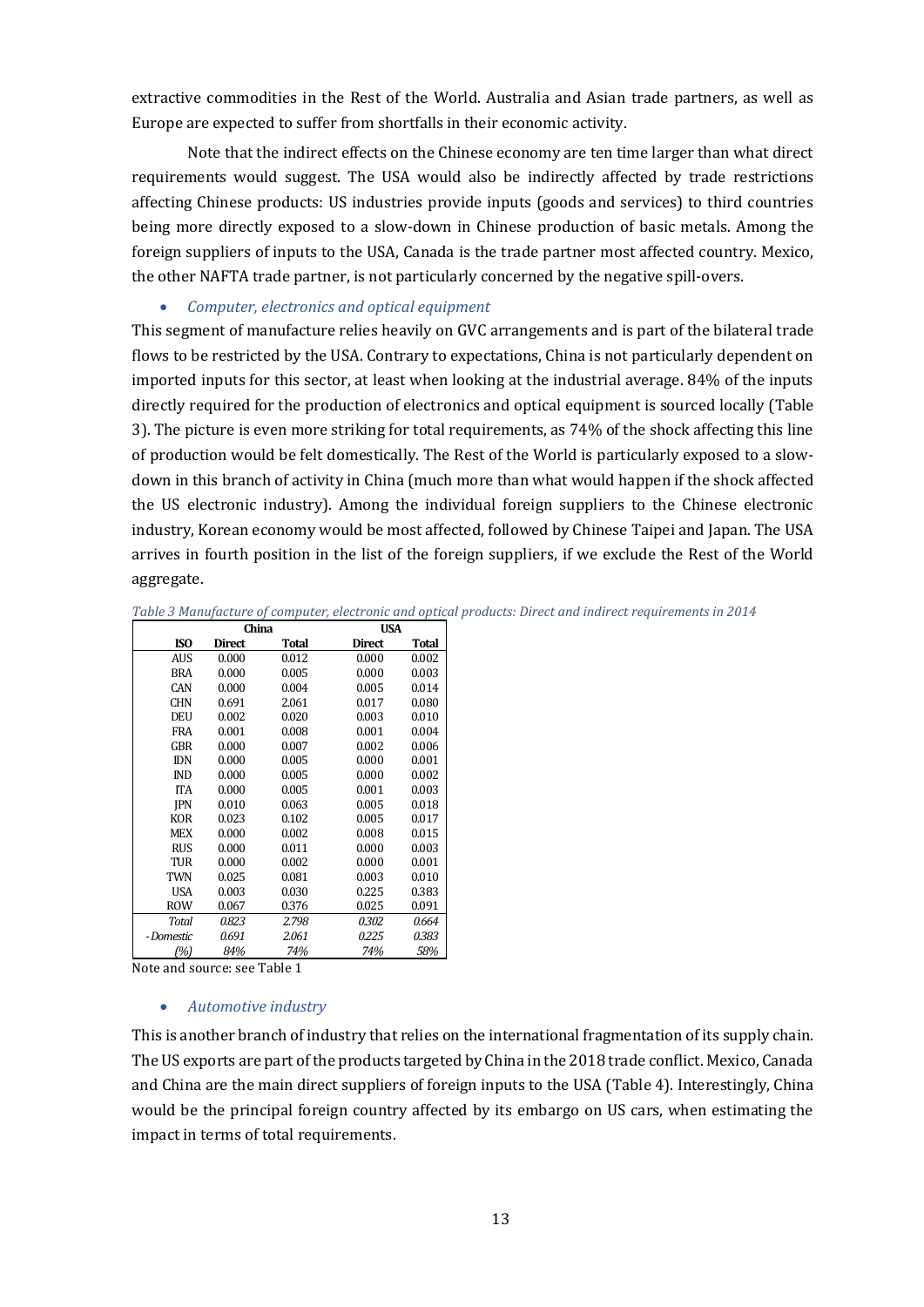*Table 4 Manufacture of motor vehicles, trailers and semi-trailers: Direct and indirect requirements in 2014*

|            |               | China | USA           |              |
|------------|---------------|-------|---------------|--------------|
| ISO        | <b>Direct</b> | Total | <b>Direct</b> | <b>Total</b> |
| AUS        | 0.001         | 0.014 | 0.000         | 0.005        |
| <b>BRA</b> | 0.000         | 0.005 | 0.002         | 0.010        |
| CAN        | 0.000         | 0.003 | 0.022         | 0.062        |
| <b>CHN</b> | 0.780         | 2.439 | 0.021         | 0.133        |
| DEU        | 0.007         | 0.032 | 0.013         | 0.045        |
| <b>FRA</b> | 0.001         | 0.007 | 0.002         | 0.011        |
| GBR        | 0.001         | 0.006 | 0.003         | 0.014        |
| <b>IDN</b> | 0.000         | 0.004 | 0.001         | 0.004        |
| <b>IND</b> | 0.000         | 0.004 | 0.002         | 0.009        |
| <b>ITA</b> | 0.000         | 0.005 | 0.003         | 0.015        |
| <b>IPN</b> | 0.006         | 0.040 | 0.017         | 0.066        |
| <b>KOR</b> | 0.004         | 0.033 | 0.009         | 0.036        |
| MEX        | 0.000         | 0.002 | 0.033         | 0.073        |
| <b>RUS</b> | 0.000         | 0.009 | 0.001         | 0.009        |
| TUR        | 0.000         | 0.002 | 0.001         | 0.005        |
| TWN        | 0.002         | 0.017 | 0.005         | 0.018        |
| USA        | 0.002         | 0.020 | 0.596         | 1.161        |
| <b>ROW</b> | 0.011         | 0.177 | 0.026         | 0.162        |
| Total      | 0.82          | 2.82  | 0.76          | 1.84         |
| - Domestic | 0.78          | 2.44  | 0.60          | 1.16         |
| (%)        | 96%           | 87%   | 79%           | 63%          |

Note and source: see Table 1

The self-inflicted accumulated impact on its domestic economy is almost twice what is registered by Mexico (0.133 vs. 0.073), despite the fact that the latter is the main foreign direct provider according to Table 4. This surprising result is due to the high domestic value-added content of China's automobile industry (84% of the total effects are domestic) compared to only 36% in the case of Mexico or the even lower 28% registered for Canada: a shortfall in Chinese production due to lower demand from the US automotive industry will mainly be felt domestically.

#### 2) Trade in Value-Added indicators

While the direct and indirect requirements provide an aggregate view of the spill-over effects, additional information on the GVC arrangements can be gathered when looking at some specific indicators specially defined to analyse trade in value-added. The Wang, Wei and Zhu (2013) decomposition disaggregates gross exports and provides, among other indicators, information on the final destination/use of the domestic value-added embodied in the exports of an industry to a country of destination. This country can be the final destination or only an intermediate link for further processing along the value chains.

Table 5 presents results for the top 30 industries most likely exposed to a slow-down of China's exports due to the bilateral trade conflict. Asian exporters of electronics rank high on the list. Chinese Taipei is particularly exposed to GVC disruption, not only because of leading the list with the highest value, but also because most of its exports are made of intermediate goods, the most closely associated with the concept of value-chain. Spill-over effects in the branch of electronics would not stop at Chinese Taipei, because of the large amount of foreign value-added embodied in the products it exports to China. Korea and Japan are also large exporters, but are less exposed to GVC disruption because a significant proportion of their exports is made of final goods absorbed by the Chinese consumers. Germany is also a main trading partner in Machinery equipment (other than electrical and electronics). Most of the German value-added is embodied into final products, probably investment goods such as machine tools.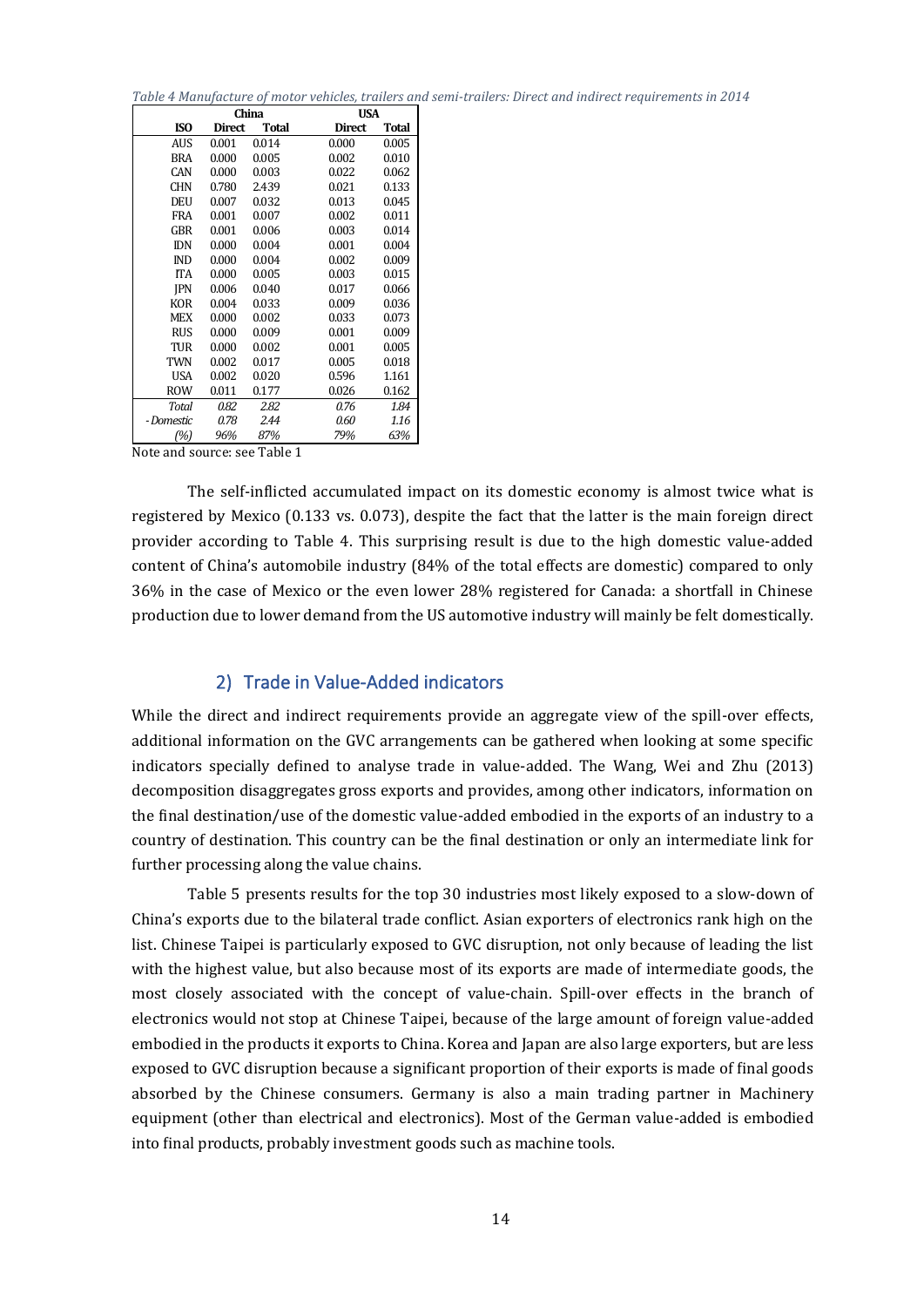|  |  |  |  | Table 5 Top 30 exporters of Value-Added for intermediate production to China, 2014 |  |  |
|--|--|--|--|------------------------------------------------------------------------------------|--|--|
|--|--|--|--|------------------------------------------------------------------------------------|--|--|

| <b>Exporting</b> | <b>Exporting</b>     | <b>DVA FIN</b> | <b>DVA INT</b> | <b>DVA IN</b> | <b>DVA IN</b>      | <b>DVA IN</b> | <b>DVA IN</b> | <b>RDV</b> | <b>FVA</b> tot |
|------------------|----------------------|----------------|----------------|---------------|--------------------|---------------|---------------|------------|----------------|
| Country          | Industry             |                |                | <b>Trex</b>   | Trex <sub>I1</sub> | <b>TrexF</b>  | TrexI2        | tot        |                |
|                  |                      |                |                |               |                    |               |               |            |                |
| <b>TWN</b>       | Electronics          | 7,547          | 16,580         | 16,328        | 4,857              | 9,828         | 1,642         | 186        | 15,368         |
| <b>KOR</b>       | Electronics          | 18,861         | 15,043         | 14,146        | 4,200              | 8,595         | 1,351         | 456        | 18,112         |
| <b>IPN</b>       | Electronics          | 11,031         | 7,599          | 6,569         | 2,039              | 3,854         | 677           | 613        | 4,997          |
| <b>IPN</b>       | Electrical           | 4,658          | 4.970          | 1,817         | 657                | 995           | 165           | 152        | 3,218          |
| <b>DEU</b>       | Machinery n.e.s      | 14,422         | 4,534          | 1,507         | 584                | 804           | 119           | 58         | 7,199          |
| <b>USA</b>       | Electronics          | 4,713          | 1,598          | 1,192         | 352                | 718           | 121           | 314        | 647            |
| <b>DEU</b>       | Electrical           | 3,240          | 3,488          | 1,260         | 458                | 697           | 105           | 55         | 2,515          |
| <b>IPN</b>       | Bas. Metal           | 110            | 4,647          | 1,304         | 552                | 633           | 119           | 102        | 3,886          |
| <b>IPN</b>       | Machinery n.e.s      | 8,538          | 3,467          | 1,168         | 443                | 625           | 100           | 84         | 2,894          |
| <b>AUS</b>       | <b>Bas. Metal</b>    | 16             | 4,161          | 1,221         | 513                | 592           | 117           | 29         | 2,057          |
| <b>KOR</b>       | Electrical           | 2,124          | 2,626          | 1,008         | 356                | 564           | 88            | 30         | 2,123          |
| <b>DEU</b>       | Vehicle              | 13,481         | 5,498          | 1,057         | 460                | 499           | 98            | 44         | 8,393          |
| <b>DEU</b>       | Electronics          | 3.627          | 959            | 815           | 251                | 488           | 77            | 37         | 1,517          |
| <b>IPN</b>       | Vehicle              | 5,810          | 4,412          | 845           | 365                | 398           | 82            | 48         | 2,928          |
| <b>KOR</b>       | Machinery n.e.s      | 4.990          | 2,115          | 713           | 271                | 383           | 59            | 23         | 3,039          |
| <b>USA</b>       | Machinery n.e.s      | 4,984          | 2,188          | 623           | 236                | 335           | 51            | 132        | 1,562          |
| <b>IPN</b>       | Metalproducts        | 824            | 2,183          | 592           | 240                | 298           | 53            | 47         | 893            |
| <b>KOR</b>       | Bas. Metal           | 29             | 2,082          | 602           | 252                | 298           | 52            | 20         | 1,655          |
| <b>GBR</b>       | Bas. Metal           | 5              | 1,857          | 543           | 229                | 264           | 50            | 14         | 1,300          |
| <b>TWN</b>       | Bas. Metal           |                | 1,550          | 458           | 193                | 222           | 43            | 6          | 1,982          |
| <b>KOR</b>       | Vehicle              | 1.414          | 2.126          | 417           | 179                | 198           | 40            | 12         | 1,429          |
| <b>ITA</b>       | Machinery n.e.s      | 3,077          | 1,029          | 353           | 135                | 188           | 30            | 5          | 1,442          |
| <b>RUS</b>       | Bas. Metal           | $\mathbf{1}$   | 1.248          | 368           | 155                | 178           | 35            | 8          | 126            |
| <b>IND</b>       | <b>Bas. Metal</b>    | 12             | 1,198          | 350           | 146                | 171           | 33            | 9          | 667            |
| <b>DEU</b>       | Bas. Metal           | 39             | 1,109          | 319           | 137                | 155           | 27            | 13         | 904            |
| <b>DEU</b>       | Metalproducts        | 404            | 1,045          | 284           | 118                | 143           | 23            | 12         | 450            |
| <b>BRA</b>       | Bas. Metal           | 2              | 1,002          | 295           | 124                | 143           | 28            | 7          | 215            |
| <b>TWN</b>       | <b>Machinery</b> nes | 3,172          | 761            | 261           | 100                | 139           | 22            | 3          | 3,122          |
| <b>FRA</b>       | Electronics          | 595            | 229            | 224           | 66                 | 135           | 22            | 5          | 317            |
| <b>FRA</b>       | Machinery n.e.s      | 1,249          | 712            | 243           | 93                 | 130           | 20            | 5          | 918            |

Note: GVC partners ranked on their value-added re-exported by the USA to third countries (DVA\_INTrexI2). DVA\_FIN: Domestic value added in final exports; DVA\_INT: Domestic value added in intermediate exports absorbed by importers, or (DVA\_INTrex) re-exported to third countries. This value is further split into the value-added re-exported to third countries as intermediate inputs to produce final goods (DVA\_INTrexI1), re-exported to third countries as final goods (DVA\_INTrexF) or re-exported to third countries as intermediate inputs to produce exports (DVA\_INTrexI2). Other indicators provide information on the domestic value-added returning home, either as intermediate or final goods (RDV\_tot) and the foreign value-added content (FVA\_tot).

Source: Based on WIOD data, using the R package Decompr (Quast and Kummritz, 2015)

Asian exporters of electronics rank high on the list of trade partners most likely to be exposed to a slow-down of China's exports due to the bilateral trade conflict. Chinese Taipei is particularly exposed to GVC disruption, not only because of leading the list with the highest value, but also because most of its exports are made of intermediate goods, the most closely associated with the concept of value-chain. Spill-over effects in the branch of electronics would not stop at Chinese Taipei, because of the large amount of foreign value-added embodied in the products it exports to China. Korea and Japan are also large exporters, but are less exposed to GVC disruption because a significant proportion of their exports is made of final goods absorbed by the Chinese consumers. Germany is also a main trading partner in Machinery equipment (other than electrical and electronics). Most of the German value-added is embodied into final products, probably investment goods such as machine tools.

The USA, despite its economic size, appears only twice in the list of the Top30 providers to China, first for its electronics industry, with the  $6<sup>th</sup>$  rank, and second as supplier of machinery equipment (16th). In comparison, Germany and Japan appear 6 times and Korea in 5 occasions. Apparently, US value-added are under-represented in the Chinese market for the selected industries listed in Table 5. This low ranking is not totally unexpected when considering the relatively high Chinese content of US exports to China: the above-mentioned US industries rank 3rd and 6th for their content of Chinese repatriated value-added. This impression is confirmed when looking at the same indicators seen from the US perspective (Table 6).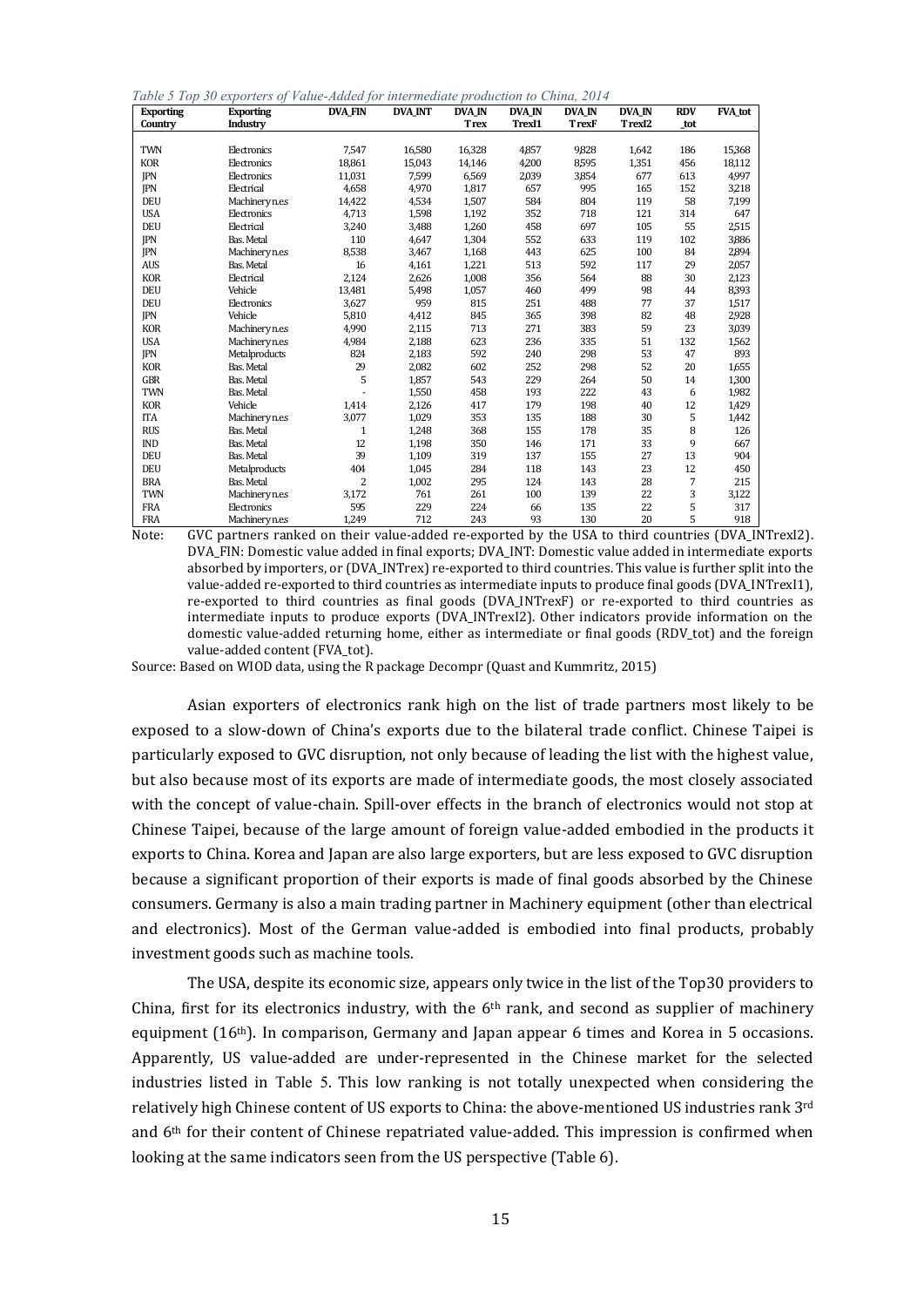*Table 6 Top 30 exporters of Value-Added for intermediate production to the USA, 2014* 

| <b>Exporting</b> | <b>Exporting</b> | <b>DVA FIN</b> | <b>DVA INT</b> | <b>DVA INT</b> | <b>DVA_INT</b> | <b>DVA INT</b> | <b>DVA INT</b>    | RDV_tot | <b>FVA</b> tot |
|------------------|------------------|----------------|----------------|----------------|----------------|----------------|-------------------|---------|----------------|
| Country          | Industry         |                |                | rex            | rexI1          | rexF           | rex <sup>12</sup> |         |                |
| <b>CHN</b>       | Electronics      | 54249          | 20,157         | 4,166          | 1,683          | 1,848          | 634               | 429     | 25,765         |
| CAN              | <b>Bas Metal</b> | 31             | 12,949         | 3,523          | 1,745          | 1,276          | 501               | 782     | 4,003          |
| <b>MEX</b>       | Vehicle          | 20810          | 10,592         | 1,986          | 633            | 1,066          | 287               | 236     | 20,870         |
| <b>IPN</b>       | Vehicle          | 30,307         | 7825           | 1,667          | 568            | 833            | 265               | 35      | 10,905         |
| <b>CHN</b>       | Machinerynes     | 13,759         | 9,107          | 1,914          | 842            | 809            | 263               | 195     | 4,375          |
| <b>MEX</b>       | <b>Bas Metal</b> |                | 5,305          | 1.717          | 783            | 705            | 229               | 196     | 1,411          |
| <b>CHN</b>       | Vehicle          | 3,636          | 6,802          | 1,310          | 474            | 619            | 217               | 136     | 1,732          |
| <b>CHN</b>       | Electrical       | 15,963         | 8,561          | 1,459          | 623            | 624            | 212               | 147     | 5,434          |
| <b>IPN</b>       | Electronics      | 3,912          | 5,866          | 1,290          | 509            | 582            | 199               | 55      | 2,637          |
| DEU              | Vehicle          | 21,929         | 5,388          | 1,089          | 392            | 527            | 170               | 56      | 12,026         |
| <b>KOR</b>       | Electronics      | 3,788          | 4,618          | 1.038          | 410            | 471            | 158               | 22      | 4,522          |
| <b>CHN</b>       | Metalproducts    | 5,009          | 5,762          | 1,104          | 480            | 468            | 157               | 109     | 2,075          |
| <b>BRA</b>       | <b>Bas Metal</b> | 22             | 2,626          | 957            | 431            | 377            | 149               | 22      | 560            |
| <b>RUS</b>       | <b>Bas Metal</b> | 36             | 2,498          | 926            | 420            | 364            | 142               | 10      | 252            |
| <b>MEX</b>       | Machinerynes     | 6336           | 5,341          | 1,106          | 485            | 482            | 139               | 121     | 5,356          |
| <b>KOR</b>       | Vehicle          | 11,143         | 3,270          | 698            | 240            | 347            | 111               | 10      | 5,807          |
| <b>CHN</b>       | <b>Bas</b> Metal | 2,275          | 2,536          | 728            | 334            | 283            | 111               | 70      | 1,213          |
| <b>TWN</b>       | Electronics      | 1,218          | 3,064          | 703            | 277            | 317            | 109               | 5       | 2,757          |
| DEU              | Machinery.nes    | 7,508          | 3,756          | 823            | 364            | 352            | 106               | 37      | 4,278          |
| <b>MEX</b>       | Electrical       | 5,394          | 4,946          | 819            | 351            | 364            | 104               | 81      | 8,696          |
| <b>IPN</b>       | Machinerynes     | 4,985          | 3,308          | 753            | 323            | 327            | 103               | 26      | 1,996          |
| <b>MEX</b>       | Electronics      | 9,920          | 3,530          | 742            | 299            | 345            | 99                | 49      | 28,405         |
| <b>IPN</b>       | Metalproducts    | 1,211          | 3,242          | 675            | 286            | 293            | 96                | 27      | 1,320          |
| <b>MEX</b>       | Metalproducts    | 1,032          | 3,964          | 752            | 321            | 335            | 95                | 78      | 2,391          |
| CAN              | Metalproducts    | 1,436          | 3,000          | 597            | 269            | 244            | 84                | 140     | 2,025          |
| CAN              | Electronics      | 1,852          | 2,732          | 522            | 211            | 230            | 81                | 93      | 2,178          |
| CAN              | Machinerynes     | 4,364          | 3,078          | 591            | 261            | 251            | 79                | 125     | 3,626          |
| CAN              | Vehicle          | 15,660         | 3,546          | 536            | 202            | 267            | 67                | 193     | 20,901         |
| DEU              | Electronics      | 2,101          | 2,022          | 427            | 173            | 192            | 62                | 22      | 1,369          |
| <b>IPN</b>       | Electrical       | 2,574          | 2,195          | 407            | 169            | 178            | 60                | 15      | 1,594          |

Notes and source: see Table 5

"Factory Asia" --China in particular-- emerges prominently as supplier of intermediate products to the USA, together with the two other "NAFTA" countries, Canada and Mexico. China appears three times in the Top-5 providers. The first European provider, Germany, classifies only for the 10<sup>th</sup> position. On the other hand, imports of electronics from China –as for Mexican vehicles-- include a lot of US content returning home. This denotes close inter-industry supply chain arrangements that would be jeopardised by a bilateral trade conflict affecting these products.

# <span id="page-16-0"></span>5. Extraction and simulation results

The core simulation focuses on the above mentioned four sectors, looking first at the impact of US's restrictions on two Chinese industrial products: Basic Metals and Computers and electronics. Then, the impacts of China's retaliations on USA Agriculture and Automobile sectors are assessed. The individual sector analysis is completed by a wider multi-sectoral simulation.

### 1) Individual sector simulations

#### *a) China exports of basic metals to USA*

The loss of the US market in final and intermediate goods (not shown here) would represent a shortfall of about \$7 070 million for the Chinese Manufacture of basic metals industry (WIOD industry code r15). Most of the spill-over impacts, as measured by total requirements in the precrisis situation, are expected to fall on other Chinese industries.

When looking at the expected impacts on the 10 worst affected foreign suppliers (Table 7), Mining and Quarrying (industry code r4) ranks first, particularly in Australia, Russia and Brazil. Similarly, foreign Basic Metal manufacturers (r15) are losing big, especially in Japan, Australia and Korea. In Korea, the chemical sector (r11) and the electronic industry (r17) are also among the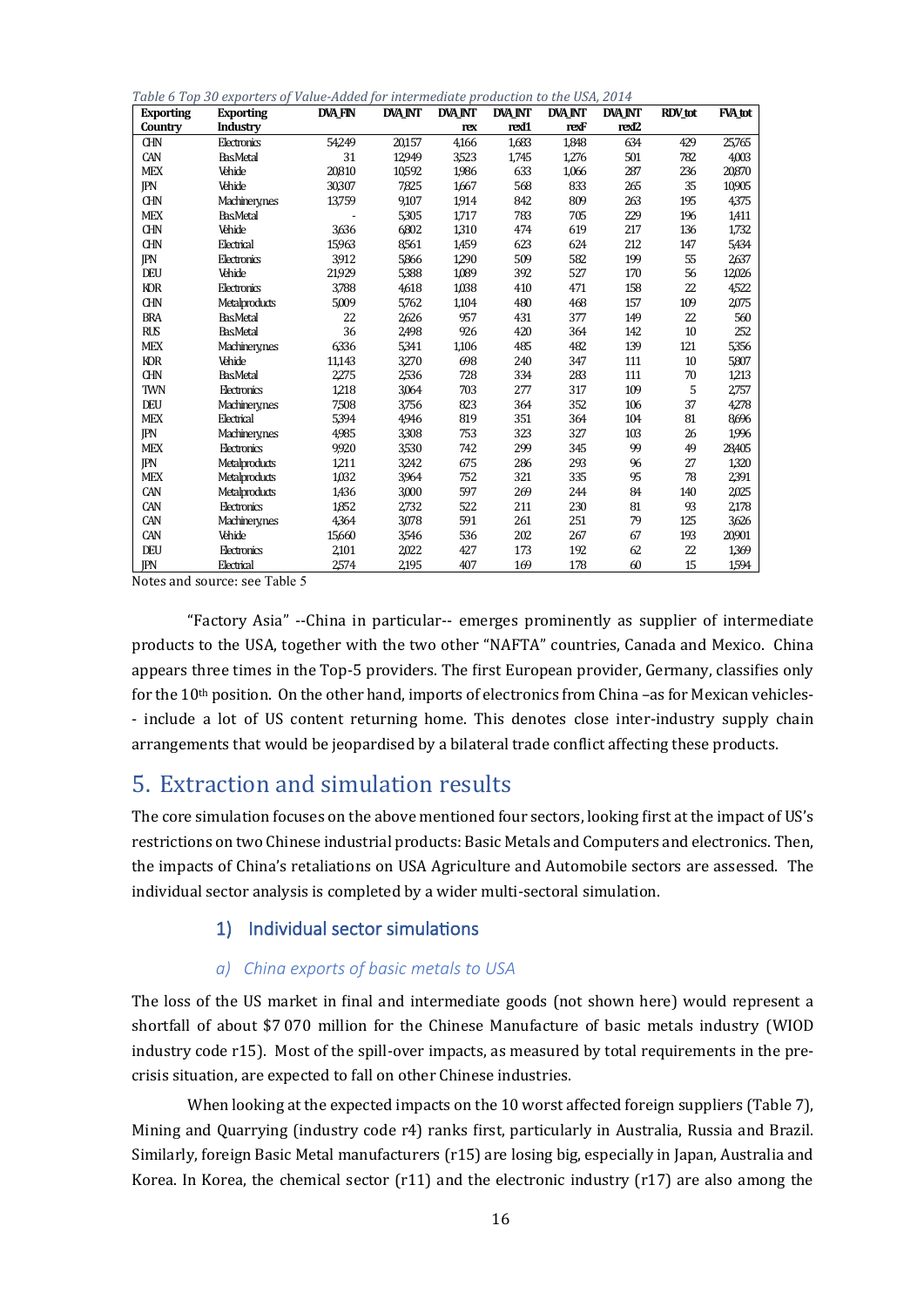#### most impacted industries, as well as Taiwanese electronic manufacturers.

| <b>ISO3</b> | Sector <sup>a</sup> | Total Requirements <sup>b</sup> | Losses <sup>c</sup> |
|-------------|---------------------|---------------------------------|---------------------|
| <b>AUS</b>  | AUS r4              | 1.7                             | 123.4               |
| <b>RUS</b>  | RUS r4              | 0.8                             | 56.3                |
| <b>IPN</b>  | IPN r15             | 0.7                             | 50.7                |
| <b>BRA</b>  | BRA r4              | 0.4                             | 31.4                |
| <b>KOR</b>  | KOR r11             | 0.4                             | 25.2                |
| <b>KOR</b>  | KOR r17             | 0.3                             | 21.3                |
| TWN         | TWN r17             | 0.3                             | 21.2                |
| AUS         | AUS r15             | 0.3                             | 21.1                |
| <b>KOR</b>  | KOR r15             | 0.3                             | 20.1                |
| <b>RUS</b>  | RUS <sub>r29</sub>  | 0.3                             | 20.0                |

*Table 7 Expected losses to third countries due to extraction of basic metals: top ten sectors (million dollars, 2014)*

Notes: a/ see nomenclature in Annex; b/ pre-crisis total requirements from foreign suppliers for 100 million output; c/ expected production shortfall due to the fall in demand for intermediate inputs

Source: Authors' elaboration based on WIOT data

China tries in the next phase of our simulation to redeploy to other markets (domestic and export) the products previously sold to the USA. After this export deflection, the distribution of gains and losses results also, for non-US industries, from the exposure to increased Chinese competition on their markets. It should be noted that this redeployment will also affect their exports of value-added to the US market through the Global Value Chain effect. These value-added exports induced by US demand of basic metal cover not only the bilateral exports, but also the basic metal products exported to third countries' industries and reprocessed to be eventually consumed to satisfy US sectoral demand. Because China will sell more of these intermediate inputs to third countries after redeployment, it will be able to indirectly recoup some of the losses even on the US market. [Table 8 s](#page-17-0)hows the changes in the sectoral value-added resulting from theses simulations.

|            |            | 2: Short |              | 4: Full      |        |                  |
|------------|------------|----------|--------------|--------------|--------|------------------|
| Country    | 1: Initial | term     | 3: Long term | Substitution |        | Difference (4-1) |
| <b>AUS</b> | 6249       | 6253     | 6252         | 6128         | $-121$ | $-1.9%$          |
| <b>BRA</b> | 18521      | 18562    | 18554        | 18494        | $-27$  | $-0.1%$          |
| CAN        | 27231      | 27478    | 27428        | 27360        | 128    | 0.5%             |
| <b>CHN</b> | 291395     | 289712   | 289711       | 290689       | $-706$ | $-0.2%$          |
| <b>DEU</b> | 32061      | 32 100   | 32093        | 31944        | $-117$ | $-0.4%$          |
| <b>FRA</b> | 7378       | 7384     | 7383         | 7366         | $-11$  | $-0.2%$          |
| <b>GBR</b> | 7806       | 7819     | 7817         | 7709         | $-97$  | $-1.2%$          |
| <b>IDN</b> | 7220       | 7223     | 7223         | 7191         | $-29$  | $-0.4%$          |
| <b>IND</b> | 38616      | 38649    | 38645        | 38557        | $-59$  | $-0.2%$          |
| <b>ITA</b> | 10819      | 10834    | 10832        | 10802        | $-17$  | $-0.2%$          |
| <b>IPN</b> | 65122      | 65171    | 65163        | 64748        | $-375$ | $-0.6%$          |
| <b>KOR</b> | 34762      | 34796    | 34790        | 34615        | $-147$ | $-0.4%$          |
| <b>MEX</b> | 12716      | 12813    | 12793        | 12993        | 276    | 2.2%             |
| <b>RUS</b> | 45919      | 45970    | 45 9 61      | 45861        | $-58$  | $-0.1%$          |
| TUR        | 8628       | 8646     | 8643         | 8627         | $-1$   | $0.0\%$          |
| TWN        | 10097      | 10 10 6  | 10 10 3      | 10157        | 60     | 0.6%             |
| <b>USA</b> | 61643      | 63388    | 63355        | 63321        | 1677   | 2.7%             |

<span id="page-17-0"></span>*Table 8 Basic metal: Evolution of the Sectoral Value Added, selected countries (Mn dollar and percentages)*

Note: Long term and Full Substitution correspond to no redeployment and 100% redeployment, respectively. The most expected outcome of 50% lies in-between these two extreme points. Source: Authors' elaboration based on WIOD data

The US industry is expected to gain most, both in monetary or in relative terms, but we know that our method may overestimate these gains. Mexico – a country very dependent on the USA for its exports—gains almost in the same proportion relative to its pre-crisis situation, but only after Chinese redeployment: this indicates that the China-Mexico intra-industry trade is large enough to balance in part the Mexico-US dependency. China's losses are large in monetary value, but almost nil when reported to its initial production. It is Australia who is the biggest losers in relative terms (-2%), due to increased competition of Chinese products on its non-US markets.

The impact on sectoral value-added is not limited to the sector of basic metal (r15) and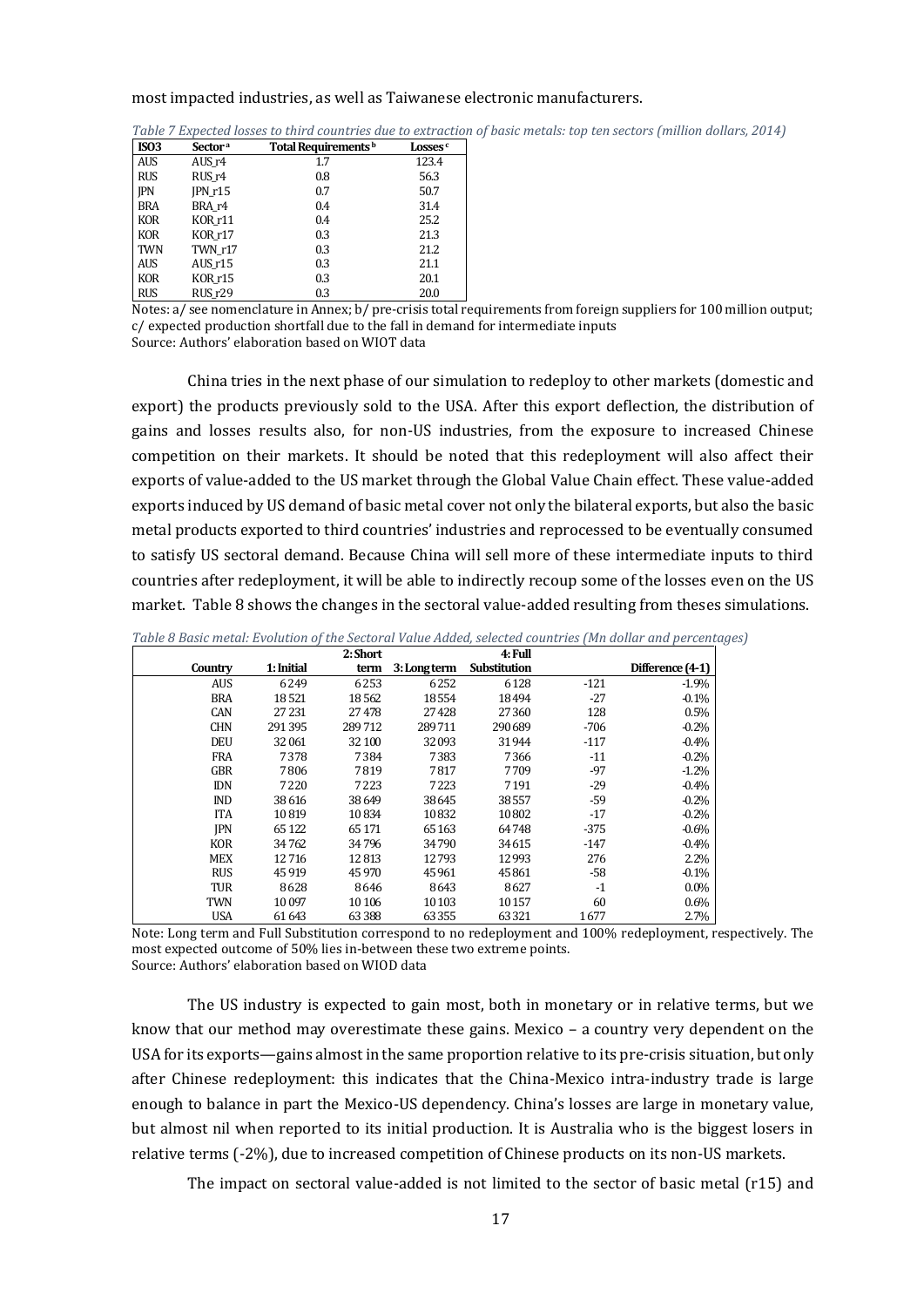other industries gain or lose in the process. The rate of sectoral value-added and the World value of Final Demand remaining constant by construction, the net impact for each industry is the resultant of two effects: the first one is the change in markets shares and in technical coefficients, the second one is due to the changes in the geographical distribution of Final Demand. The endresult in terms of Gross Domestic Product is given in [Figure 2.](#page-18-0)



<span id="page-18-0"></span>*Figure 2 Basic metals: Total impact on GDP, as a difference from the initial situation (Mn dollar)*

Source: Authors' elaboration based on WIOD data

By construction, the substitution is a zero-sum game and total gains equal total losses. Gains are concentrated on the NAFTA members, with the USA as main beneficiary, and in Taiwan, but only marginally so (less than 100 million dollar). Besides China and the Rest of the World, the main losers are located in the Asia-Pacific region. Both results show the importance of the regional dimension in the Global Value Chains: be they positive or negative, the impacts are usually stronger on immediate neighbours.

Another interesting result relates to the redistribution of gains and losses when redeployment takes place. The extracted industry (here, Chinese manufacture of basic metal) would be able to significantly reduce its losses if it is able to redeploy all its lost sales, but it does so at the expense of other trade partners. Trade deflection means trade creation, on the one hand, because China increases its exports to third countries; it also means trade destruction because China reduces its imports from the same countries. This trade destruction proceeds from two effects. One is the lower level of activity of China's basic metal industry; the second results from the substitution of imports due to the redeployment of some of the US exports towards the domestic market.

Mexico exhibits a very peculiar pattern. The answer to this riddle is to be found in the inputoutput tables: China is also a main market for Mexico's exports of primary products (mining and quarrying) with sales to the Chinese industry of basic metals at above 550 million in 2014, quite a sizable amount for the Mexican industry. Therefore, Mexico's gains can only fully concretise when the Chinese industry of basic metal picks-up again after its initial losses.

Even the protected industry (US' basic metals) sees its initial gains reduced when it loses some of its export markets. These differences remain marginal when related to the total pre-crisis GDP: in the case of full redeployment, the biggest relative gain is found in Mexico (0.05% of GDP) and the largest loss in Australia (-0.04%).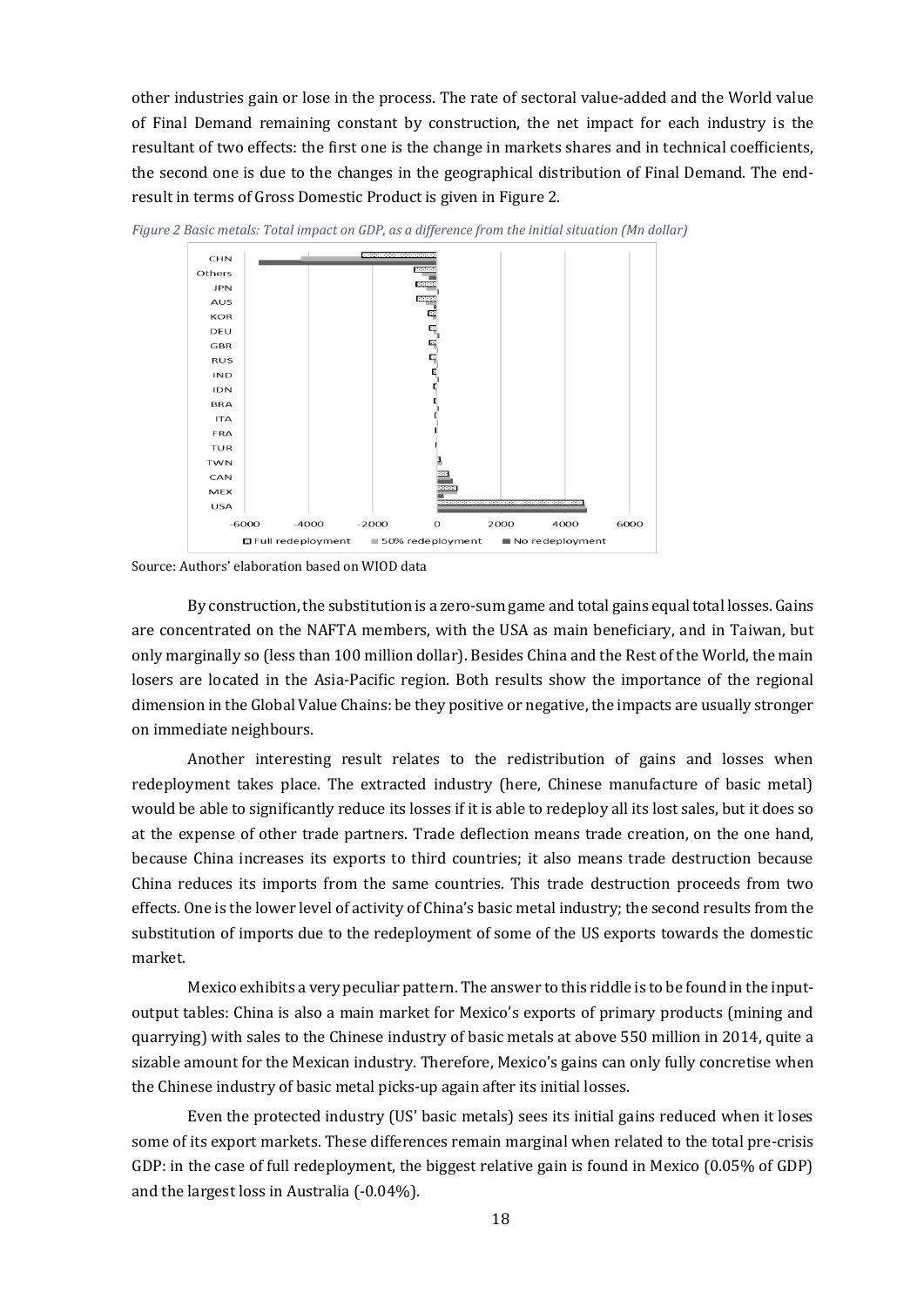Full redeployment is an extreme outcome that is mainly useful for illustrative purpose. In absence of additional information, the most probable outcome is the 50% redeployment option. In this case, China's losses remain significant (about 4, 230 million dollars, see Figure 2).

## *b) China exports of computer, electronic and optical products to USA*

The loss of the US market for final and intermediate goods would represent a large shortfall of \$ 107 billion in sales of final and intermediate products for the Chinese Manufacture of computer, electronic and optical products (industry code r17). For foreign suppliers, most of the losses are concentrated in the same industrial branch and in the Asia-Pacific region, indicating the strength of intra-industry trade in a closely integrated regional value chain [\(Table 9\)](#page-19-0). Chinese Taipei and Korea suppliers of electronics inputs are exposed to losses exceeding 5 million dollars, while the Japanese industry would face a shortfall larger than 2 million. Manufacturers of chemicals and chemical products (industry code r11) in these countries are also at risk. The US industry benefitting from the protectionist measures at home would face also a drop close to 600 thousand dollars in its sales of electronics inputs to China. Australia is affected as upstream supplier of mineral inputs (r4) while the Korean downstream sector of retail trade (r30) will also be indirectly affected by the embargo.

<span id="page-19-0"></span>*Table 9 Expected losses to third countries due to extraction of China's electronic and optical products: top ten foreign suppliers (million dollars, 2014)*

|                 |                     | <b>Total</b>       |                     |
|-----------------|---------------------|--------------------|---------------------|
|                 |                     | Requirement        |                     |
| Country         | Sector <sup>a</sup> | Index <sup>b</sup> | Losses <sup>c</sup> |
| <b>TWN</b>      | TWN r17             | 5.5                | 5858                |
| KOR             | KOR_r17             | 4.7                | 5033                |
| <b>IPN</b>      | IPN r17             | 2.2                | 2327                |
| <b>KOR</b>      | KOR_r11             | 0.8                | 904                 |
| <b>TWN</b>      | TWN r11             | 0.6                | 624                 |
| <b>IPN</b>      | IPN r15             | 0.6                | 596                 |
| <b>USA</b>      | USA r17             | 0.5                | 575                 |
| <b>IPN</b>      | IPN r11             | 0.5                | 491                 |
| <b>AUS</b>      | AUS r4              | 0.5                | 490                 |
| KOR             | KOR r30             | 0.4                | 402                 |
| $N_{1} + 1 - 1$ | J. TT . 1. 1 0      |                    |                     |

Notes and sources: see Table 8

The global effects after considering substitution and redeployment effects, are presented in [Table 10.](#page-19-1)

<span id="page-19-1"></span>*Table 10 Electronics: Evolution of the Sectoral Value Added, selected countries (Mn dollar and percentages)*

|            |            |               |              | 4: Full      |         |                  |
|------------|------------|---------------|--------------|--------------|---------|------------------|
| Country    | 1: Initial | 2: Short term | 3: Long term | Substitution |         | Difference (4-1) |
| <b>AUS</b> | 4105       | 4155          | 4150         | 3564         | -541    | $-13.2%$         |
| <b>BRA</b> | 12166      | 12 1 95       | 12 19 2      | 11782        | $-384$  | $-3.2%$          |
| CAN        | 9609       | 10893         | 10732        | 10109        | 500     | 5.2%             |
| <b>CHN</b> | 280295     | 249557        | 249484       | 278786       | $-1509$ | $-0.5%$          |
| <b>DEU</b> | 47589      | 48564         | 48451        | 43785        | $-3804$ | $-8.0\%$         |
| FRA        | 14281      | 14550         | 14512        | 12955        | $-1326$ | $-9.3%$          |
| <b>GBR</b> | 19539      | 19999         | 19951        | 18260        | $-1279$ | $-6.5%$          |
| <b>IDN</b> | 6055       | 6244          | 6235         | 5566         | -489    | $-8.1%$          |
| <b>IND</b> | 7140       | 7187          | 7182         | 6702         | $-438$  | $-6.1%$          |
| <b>ITA</b> | 10993      | 11 105        | 11091        | 10350        | $-643$  | $-5.9%$          |
| <b>IPN</b> | 96431      | 98032         | 97720        | 88395        | $-8035$ | $-8.3%$          |
| <b>KOR</b> | 92780      | 93491         | 93236        | 83495        | -9284   | $-10.0%$         |
| <b>MEX</b> | 11331      | 14367         | 14204        | 14277        | 2946    | 26.0%            |
| <b>RUS</b> | 14053      | 14063         | 14061        | 13422        | $-631$  | $-4.5%$          |
| TUR        | 2883       | 2888          | 2888         | 2540         | $-343$  | $-11.9%$         |
| TWN        | 81028      | 80350         | 80102        | 71867        | $-9161$ | $-11.3%$         |
| <b>USA</b> | 270 128    | 332400        | 328582       | 318569       | 48442   | 17.9%            |

Notes and sources: se[e Table 8](#page-17-0)

Chinese electronic industry is able to compensate most of its losses through redeployment to other markets for both final and intermediate products. The US industry registers an increase in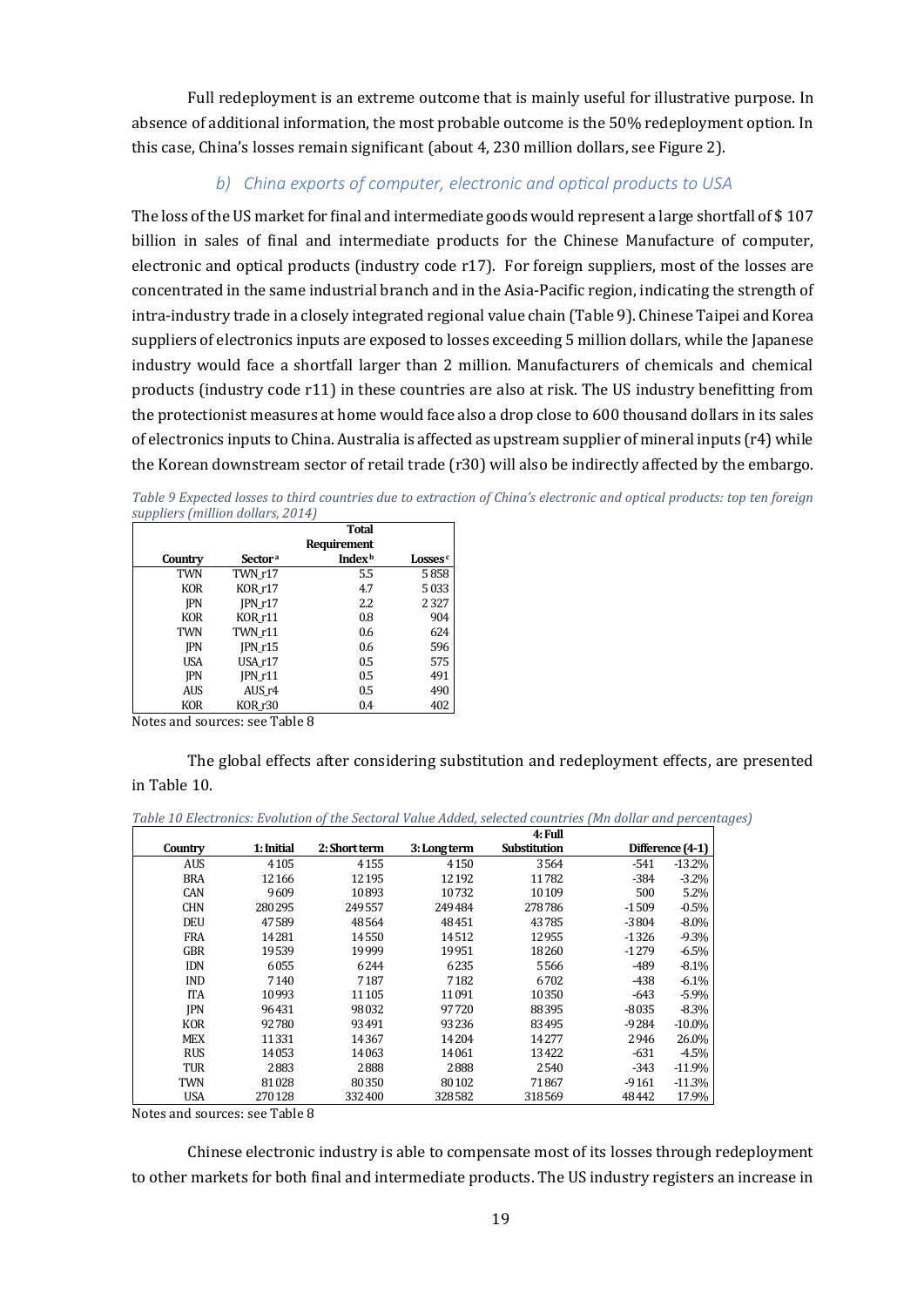its value-added close to 50 billion dollars, representing a 18% increase on the pre-crisis situation. These gains pale in comparison to the relative improvement of 26% that would register Mexico, one of the main competitors of China in the processing of exports to the US market. In the NAFTA region, Canada's gains are much more modest (5%). All other G20 countries as well as Chinese Taipei register losses, due to the increased competition of Chinese products on their domestic and export markets after full redeployment. Australia, Turkey, Chinese Taipei and Korea are the most affected, with losses ranging from 13% to 10% of their pre-crisis sectoral value added.

The above table tells only part of the story, because other industries may gain or lose in relation to their exposure to changes in the activity of the electronics industry. The distribution of gains and loses is, again, conditional on the capacity for China to redeploy part or totality of its losses suffered on the US market. The mean value corresponding to a 50% redeployment, indicates a potential loss of USD 41.9 billion for China's GDP. In case of full redeployment, the main regional trade partners of China are expected to suffer most from the changes in their market shares [\(Figure](#page-20-0)  [3\)](#page-20-0). Germany, one of the main non-regional trade partners of China, would also suffer from the crisis. On the positive side of the graph, only the three NAFTA countries would register increases in their GDP; but the gains in Canada and Mexico remain modest. Even the large US gains would be dented in the event of China's full export redeployment, depriving it from part of its foreign markets with an overall GDP impact of about -12.5 billion compared to zero redeployment.



<span id="page-20-0"></span>*Figure 3 Electronics: Total impact on GDP, as a difference from the initial situation (Mn dollar)*

Source: Authors' elaboration based on WIOD data

#### *c) US agriculture exports to China*

We turn now to the consequences of China excluding the US agricultural sector (sector code r1) from its market. Comparing the total requirement index of [Table 11](#page-21-0) with similar indicators in the previous cases, it appears that the US agricultural sector is clearly an upstream sector loosely integrated with foreign suppliers. On the other hand, China is an important export market with USD 11 billion (7% of US sectoral exports) according to the 2014 WIOD tables.

Canada is particularly exposed to a slump in this US sector, especially through its primary sectors of mining (r4) and agriculture (r1). Interestingly, the Chinese chemical industry (r11) would be the second most adversely impacted, with losses greater than 5 billion. Chinese industry of electronics (r17) and machinery equipment (r19) would also be exposed, either through their direct exports to the US market or by the way of their sales to other countries supplying the US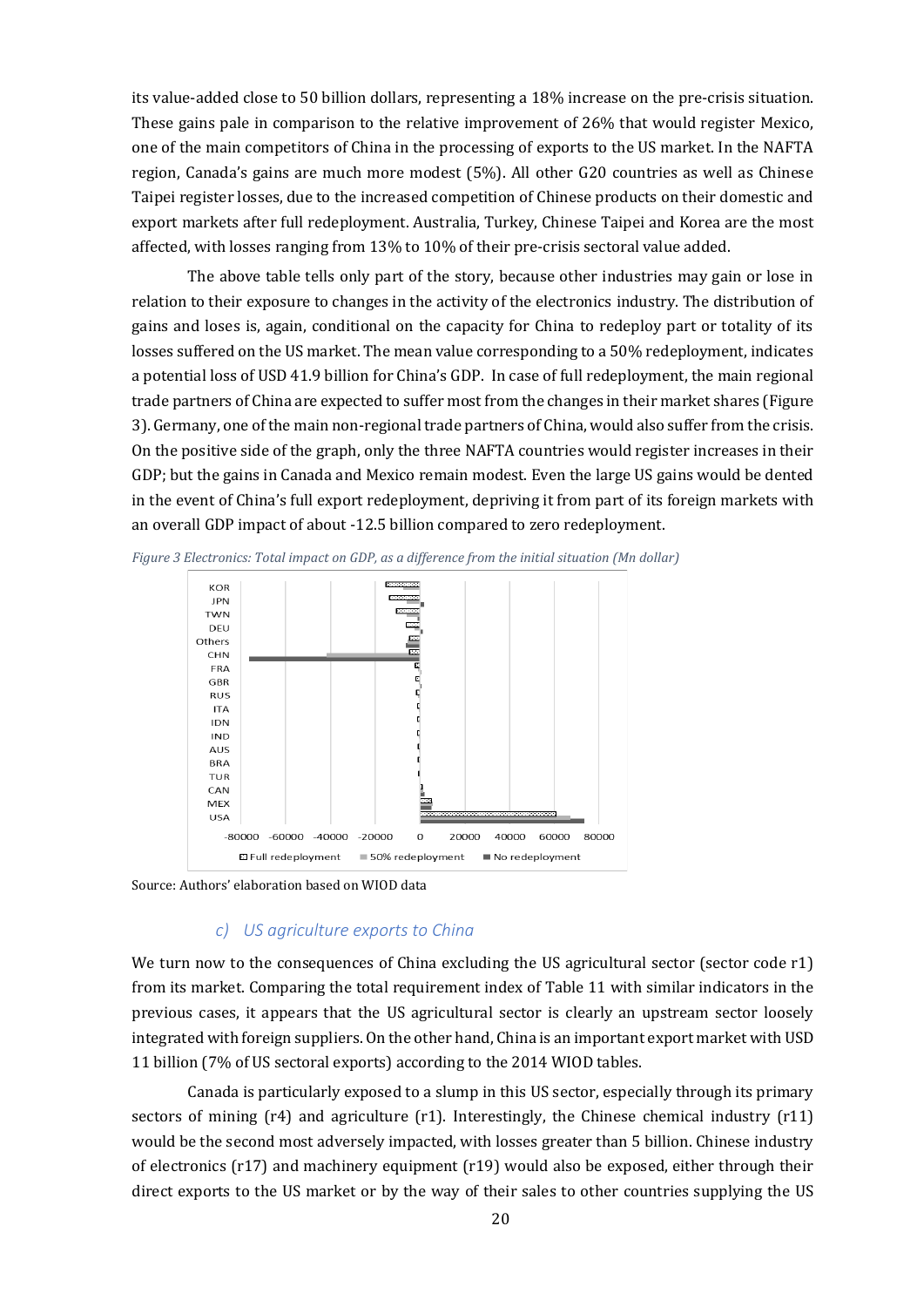#### agricultural sector with inputs.

<span id="page-21-0"></span>*Table 11 Expected losses to third countries due to extraction of US agricultural products: top ten foreign suppliers (million dollars, 2014)*

|                  |                     | Total              |            |  |  |  |
|------------------|---------------------|--------------------|------------|--|--|--|
|                  |                     | Requirement        |            |  |  |  |
| ISO <sub>3</sub> | Sector <sup>a</sup> | Index <sup>b</sup> | Losses $c$ |  |  |  |
| CAN              | CAN r4              | 0.9                | 10430      |  |  |  |
| <b>CHN</b>       | CHN r11             | 0.5                | 5121       |  |  |  |
| <b>CAN</b>       | CAN r1              | 0.4                | 4519       |  |  |  |
| <b>MEX</b>       | MEX r4              | 0.3                | 3252       |  |  |  |
| <b>CAN</b>       | CAN r10             | 0.3                | 2977       |  |  |  |
| <b>IPN</b>       | $IPN_r11$           | 0.3                | 2948       |  |  |  |
| DEU              | DEU r11             | 0.2                | 2380       |  |  |  |
| <b>CHN</b>       | CHN r17             | 0.2                | 2197       |  |  |  |
| <b>CAN</b>       | CAN r11             | 0.2                | 2188       |  |  |  |
| <b>CHN</b>       | CHN r19             | 0.2                | 2173       |  |  |  |

Notes and sources: see Table 8

Considering the size of the US agricultural sector, redeploying its Chinese exports to other markets will also have large effects on third countries. [Table 12](#page-21-1) presents the simulation results on the agricultural value-added on our selection of countries. The US agricultural sector is barely affected by the loss of the Chinese market, but displace in its redeployment Canadian and Mexican outputs, resulting in drops of their sectoral value-added of 4% and 9%, respectively. Brazil is also on the losing side, but only marginally (-1%). Chinese gains are also marginal (1%), all other sectors remain largely unaffected.

If the US agricultural sector itself was relatively unaffected by the embargo after redeployment, the lower activity observed for the Canadian and Mexican agricultural sector affects other US industries that are providers of inputs to these countries.

|            |         |         |         | Table 12 Agriculture: Evolution of the Sectoral Value Added, selected countries (Mn dollar c |                  |               |
|------------|---------|---------|---------|----------------------------------------------------------------------------------------------|------------------|---------------|
| Country    |         |         |         | 1: Initial 2: Short term 3: Long term 4: Full Substitution                                   | Difference (4-1) |               |
| <b>AUS</b> | 31 253  | 31281   | 31272   | 31221                                                                                        |                  | $-32 - 0.1\%$ |
| BRA        | 107 124 | 107294  | 107247  | 106046                                                                                       | $-1078$          | $-1.0\%$      |
| CAN        | 20878   | 20876   | 20838   | 18982                                                                                        | $-1897$          | $-9.1\%$      |
| <b>CHN</b> | 841725  | 851314  | 849590  | 849344                                                                                       | 7619             | $0.9\%$       |
| <b>DEU</b> | 23093   | 23093   | 23091   | 23007                                                                                        | -86              | $-0.4\%$      |
| FRA        | 41051   | 41053   | 41048   | 40988                                                                                        | -64              | $-0.2\%$      |
| GBR        | 18304   | 18304   | 18303   | 18276                                                                                        | -28              | $-0.2\%$      |
| IDN        | 92080   | 92081   | 92079   | 91703                                                                                        | $-377$           | $-0.4\%$      |
| IND        | 267242  | 267260  | 267239  | 266955                                                                                       | -288             | $-0.1\%$      |
| ITA        | 40 20 6 | 40 20 6 | 40 20 2 | 40183                                                                                        | $-23$            | $-0.1\%$      |
| <b>IPN</b> | 47904   | 47905   | 47901   | 47813                                                                                        | $-91$            | $-0.2\%$      |
| <b>KOR</b> | 26010   | 26010   | 26007   | 25969                                                                                        | $-41$            | $-0.2\%$      |
| MEX        | 38249   | 38241   | 38027   | 36861                                                                                        | $-1388$          | $-3.6\%$      |
| <b>RUS</b> | 54013   | 54015   | 54013   | 53933                                                                                        | -80              | $-0.1\%$      |
| TUR        | 58418   | 58416   | 58409   | 58099                                                                                        | $-320$           | $-0.5\%$      |
| TWN        | 8432    | 8432    | 8431    | 8381                                                                                         | -51              | $-0.6\%$      |
| <b>USA</b> | 178344  | 172835  | 173076  | 178289                                                                                       | $-55$            | $0.0\%$       |

<span id="page-21-1"></span>*Table 12 Agriculture: Evolution of the Sectoral Value Added, selected countries (Mn dollar and percentages)*

Notes and sources: se[e Table 8](#page-17-0)

The overall impact on the whole US economy is measured through its GDP [\(In absence of](#page-22-0)  [redeployment, the impact on the USA is large \(a loss of about 9,800 million\) and it remains](#page-22-0)  [significant \(minus 730 million\) in case of full redeployment: even if the agricultural sector was able](#page-22-0)  [to recoup its losses, US suppliers will lose some of the sales to their foreign customers, in particular](#page-22-0)  [to other NAFTA partners and to Brazil, which suffer most from this redeployment. On the winning](#page-22-0)  [side, there is only one country, China, which captures all the benefits with gains close to ten billion](#page-22-0)  [\(remember that, by construction, this is a zero-sum game\), but we know that our method](#page-22-0)  [overestimates these gains. If we compare with the previous case on electronics \(Figure 3\), US'](#page-22-0)  [export redeployment does not affect much China's gains, a sign that China does not compete against](#page-22-0)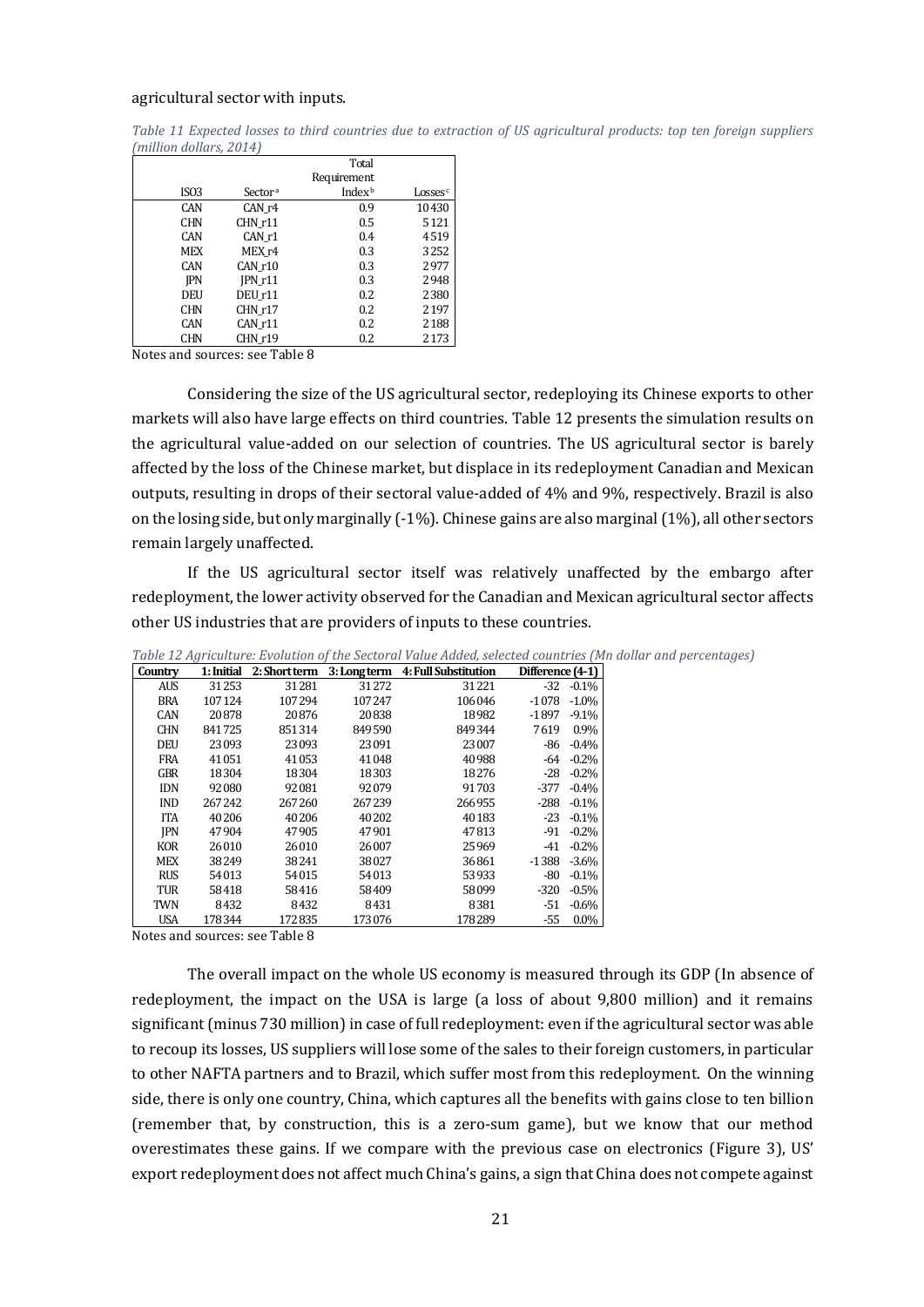[the USA on this line of products.](#page-22-0)

<span id="page-22-0"></span>*[Figure 4](#page-22-0)*). In absence of redeployment, the impact on the USA is large (a loss of about 9,800 million) and it remains significant (minus 730 million) in case of full redeployment: even if the agricultural sector was able to recoup its losses, US suppliers will lose some of the sales to their foreign customers, in particular to other NAFTA partners and to Brazil, which suffer most from this redeployment. On the winning side, there is only one country, China, which captures all the benefits with gains close to ten billion (remember that, by construction, this is a zero-sum game), but we know that our method overestimates these gains. If we compare with the previous case on electronics [\(Figure 3\)](#page-20-0), US' export redeployment does not affect much China's gains, a sign that China does not compete against the USA on this line of products.



*Figure 4 Agriculture: Total impact on GDP, as a difference from the initial situation (Mn* dollar)

Source: Authors' elaboration based on WIOD data

#### *d) US exports of motor vehicles, trailers and semi-trailers to China*

With less than 9 billion dollars, the Chinese market represents only 1.5% of the US output of motor vehicles according to WIOD's 2014 tables (sector code r\_20). The Mexican automobile industry would be on the first line to suffer from a recession in this US industry, with losses of USD 270 million. Interestingly, China itself would feel the pain, as it is a large supplier of value-added to the US industry. It appears five time in the list of the ten most affected industry by the size of the total requirements in the initial pre-crisis situation (see [Table 13\)](#page-22-1).

<span id="page-22-1"></span>*Table 13 Expected losses to third countries due to extraction of US automotive products: top ten foreign suppliers (million dollars, 2014)*

|            |                     | Requirement        |                     |
|------------|---------------------|--------------------|---------------------|
| ISO3       | Sector <sup>a</sup> | Index <sup>b</sup> | Losses <sup>c</sup> |
| <b>MEX</b> | MEX r20             | 3.0                | 270                 |
| <b>IPN</b> | IPN r20             | 2.5                | 217                 |
| <b>CHN</b> | CHN r20             | 2.1                | 182                 |
| <b>CHN</b> | CHN r17             | 1.7                | 150                 |
| DEU        | DEU r20             | 1.4                | 127                 |
| <b>CHN</b> | CHN r15             | 1.2                | 108                 |
| <b>CAN</b> | CAN r20             | 1.2                | 106                 |
| <b>KOR</b> | KOR r20             | 1.0                | 85                  |
| <b>CHN</b> | CHN r11             | 0.9                | 77                  |
| <b>CHN</b> | CHN r19             | 0.9                | 76                  |

Notes and sources: see Table 8

The five most exposed Mexican industries would suffer potential losses of 416 million, compared to 593 million in the case of China. This indicates that China, even if it is not a main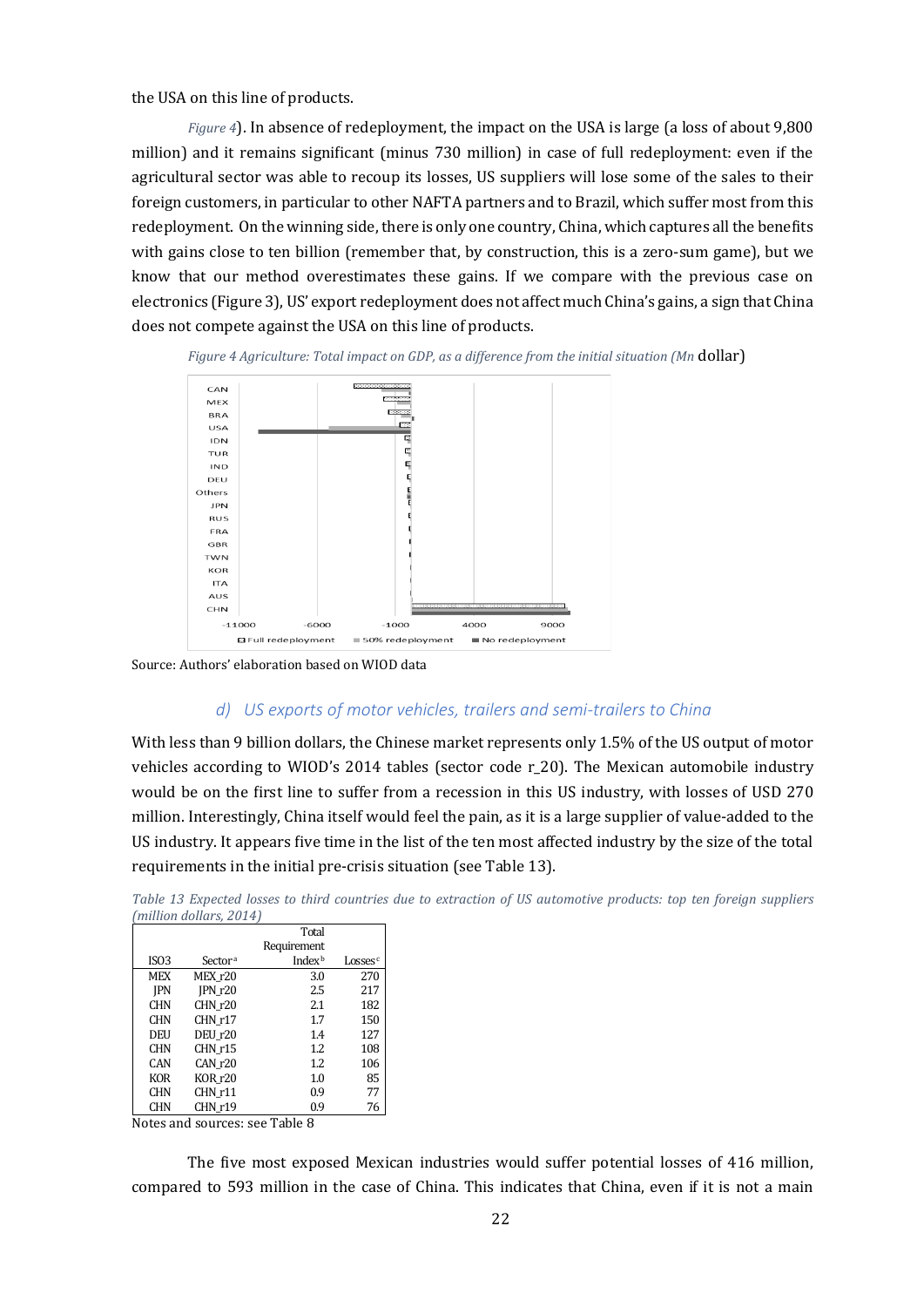exporter of final products to the US like Japan or Germany automobile industries, is an important provider of intermediate inputs. All in all, the US automotive industry would not suffer much if it is able to compensate its losses by redeploying its exports to third markets [\(Table 14\)](#page-23-0).

Canada (-3%) and Mexico (-2%) would be most affected in both monetary and relative terms. Germany and Japan would also suffer high monetary losses, but they would be relatively marginal compared to their overall output. The Chinese industry could expect gains in value-added bordering 2.5 billion (1% above the pre-crisis situation).

| Countries  | 1: Initial | 2: Short term | 3: Long term | 4: Full Substitution | Difference (4-1) |         |
|------------|------------|---------------|--------------|----------------------|------------------|---------|
| <b>AUS</b> | 3516       | 3516          | 3511         | 3510                 | -6               | $-0.2%$ |
| <b>BRA</b> | 36746      | 36744         | 36735        | 36732                | $-14$            | $0.0\%$ |
| CAN        | 16322      | 16298         | 15896        | 15859                | $-463$           | $-2.8%$ |
| <b>CHN</b> | 229990     | 232439        | 232488       | 232457               | 2467             | 1.1%    |
| <b>DEU</b> | 147491     | 147607        | 147013       | 146973               | $-517$           | $-0.4%$ |
| <b>FRA</b> | 15118      | 15 1 20       | 15106        | 15 10 3              | $-14$            | $-0.1%$ |
| <b>GBR</b> | 20926      | 20950         | 20885        | 20882                | -44              | $-0.2%$ |
| <b>IDN</b> | 16767      | 16766         | 16759        | 16757                | $-10$            | $-0.1%$ |
| <b>IND</b> | 23822      | 23820         | 23815        | 23812                | $-10$            | $0.0\%$ |
| <b>ITA</b> | 14900      | 14902         | 14860        | 14856                | -44              | $-0.3%$ |
| <b>IPN</b> | 93109      | 93130         | 92415        | 92360                | $-749$           | $-0.8%$ |
| <b>KOR</b> | 37997      | 38000         | 37751        | 37731                | $-266$           | $-0.7%$ |
| <b>MEX</b> | 40112      | 40039         | 39559        | 39479                | $-633$           | $-1.6%$ |
| <b>RUS</b> | 16616      | 16616         | 16610        | 16609                | $-7$             | $0.0\%$ |
| TUR        | 6023       | 6022          | 6017         | 6015                 | $-7$             | $-0.1%$ |
| <b>TWN</b> | 4752       | 4744          | 4743         | 4735                 | $-17$            | $-0.4%$ |
| <b>USA</b> | 145059     | 142444        | 144630       | 144875               | $-184$           | $-0.1%$ |

<span id="page-23-0"></span>*Table 14 Automotive sector: Evolution of the Sectoral Value Added, selected countries (Mn dollar and percentages)*

Notes and sources: se[e Table 8](#page-17-0)

As before, the possibility of redeploying the losses to other markets changes dramatically the simulation results. If full redeployment of US exports takes place after the Chinese embargo on US automotive products, Japan, Mexico, Germany and Canada are expected to suffer more in terms of total GDP than the USA itself (Figure 5). Korean GDP is also expected to drop by about 550 million.

*Figure 5 Automotive sector: Total impact on GDP, as a difference from the initial situation (Mn dollar)*



Source: Authors' elaboration based on WIOD data

## 2) Third countries exposure to a wider China-USA trade conflict

To conclude this empirical exploration of the spillover effects on third countries, we consider the impacts caused on their economy if the bilateral trade conflict extends to other key export sectors. To this aim, we simulate "in silico" a series of bilateral shocks, affecting 12 good producing sectors, emanating alternatively from China and from the USA, giving a total of 24 simulations. For each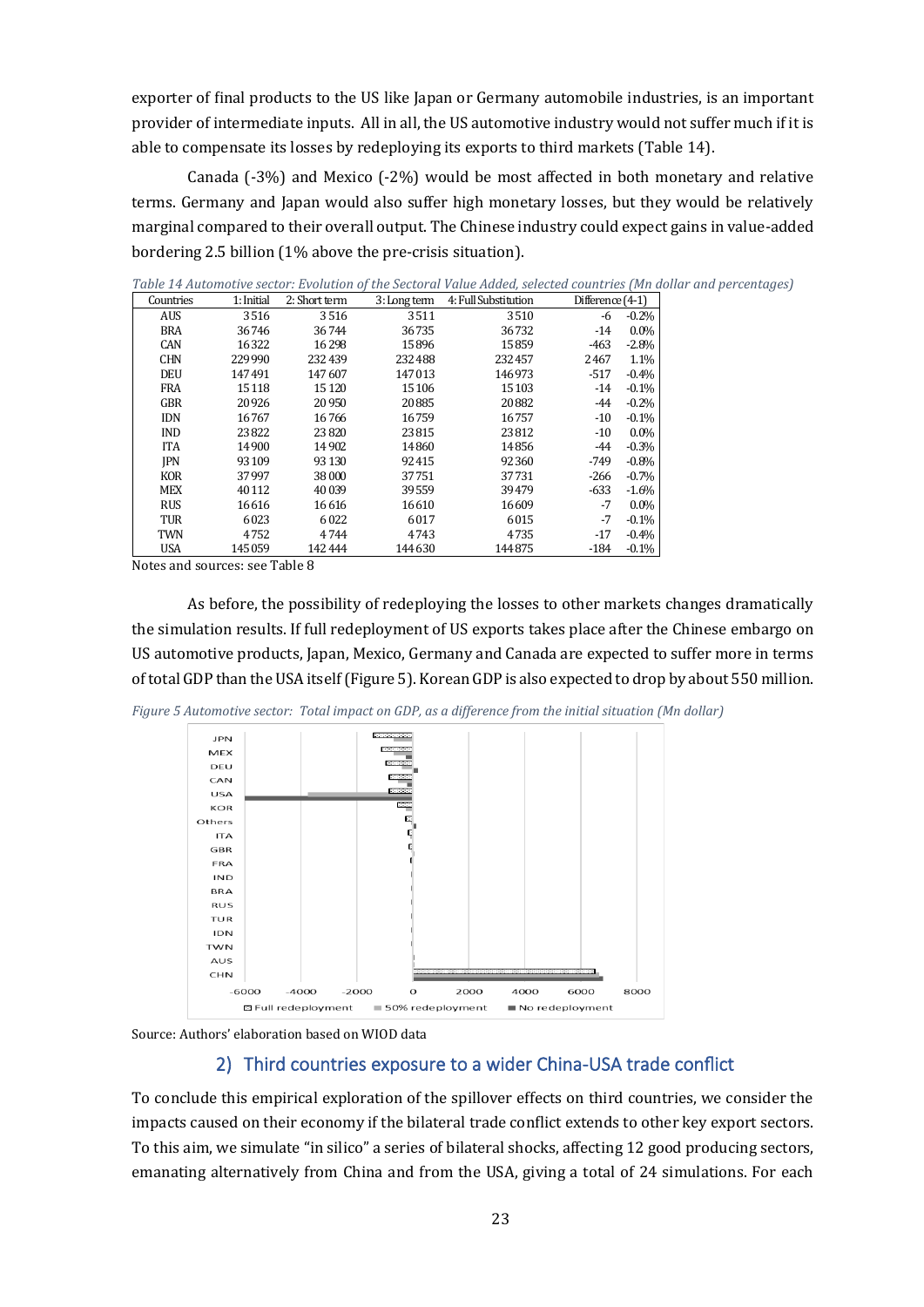sector, we consider only the impact on GDP of the two extreme scenarios (without and with full redeployment) of extraction-substitution. The first scenario gives the gains or losses accruing to third countries from the exclusion of Chinese products on the US market or, symmetrically, the exclusion of US products from China. The second one indicates the vulnerability of these third countries to China and USA being successful in fully redeploying the excluded exports to other markets.

The simulation generates a total of 720 observations: 24 sectoral shocks on 15 G20 countries (excluding China and the USA) and two datapoints per simulation. The statistical treatment is conducted using principal component analysis, a multi-dimensional exploratory tool particularly well suited in this context where many results are strongly correlated.

Figure 6 shows the results obtained for the first two components, after a varimax rotation. These two components represent about 75 percent of the total information (or variance) provided by the 720 datapoints. As usual with this type of exploratory analysis, the interpretation of the components requires a separate analysis of the correlations of the variables (the sectoral shocks) and the observations (the 15 countries).



*Figure 6 Principal Component Analysis of the GDP responses to bilateral China-USA shocks*

Source: Authors' elaboration based on WIOD data

The first component, on the horizontal axis, explains 45% of the total variance. Its interpretation is relatively straightforward: on the left-hand side of the diagram, we find countries that register, in average of the sectors, a positive gain when China exports are targeted by the USA while the right side of the graph corresponds to countries that tend to gain when US exports are targeted by China. Interpreting the vertical axis (29% of the total variance) is more complex: On the top side of the graph, we find countries that (i) lose market share when China is able to redeploy 100% of its extracted exports or (ii) gain when the US exports are blocked by China and the USA is not able to redeploy its lost exports.

The combination of these two components identifies three groups of countries, with Australia being in a separate category. Mexico and Canada make a first group of countries that gain when China is excluded from the US market and are not much affected by China's increased competition on other markets. This situation reflects their strong export-orientation to the US market. The second group (Chinese Taipei and Korea) gains also when China is excluded from the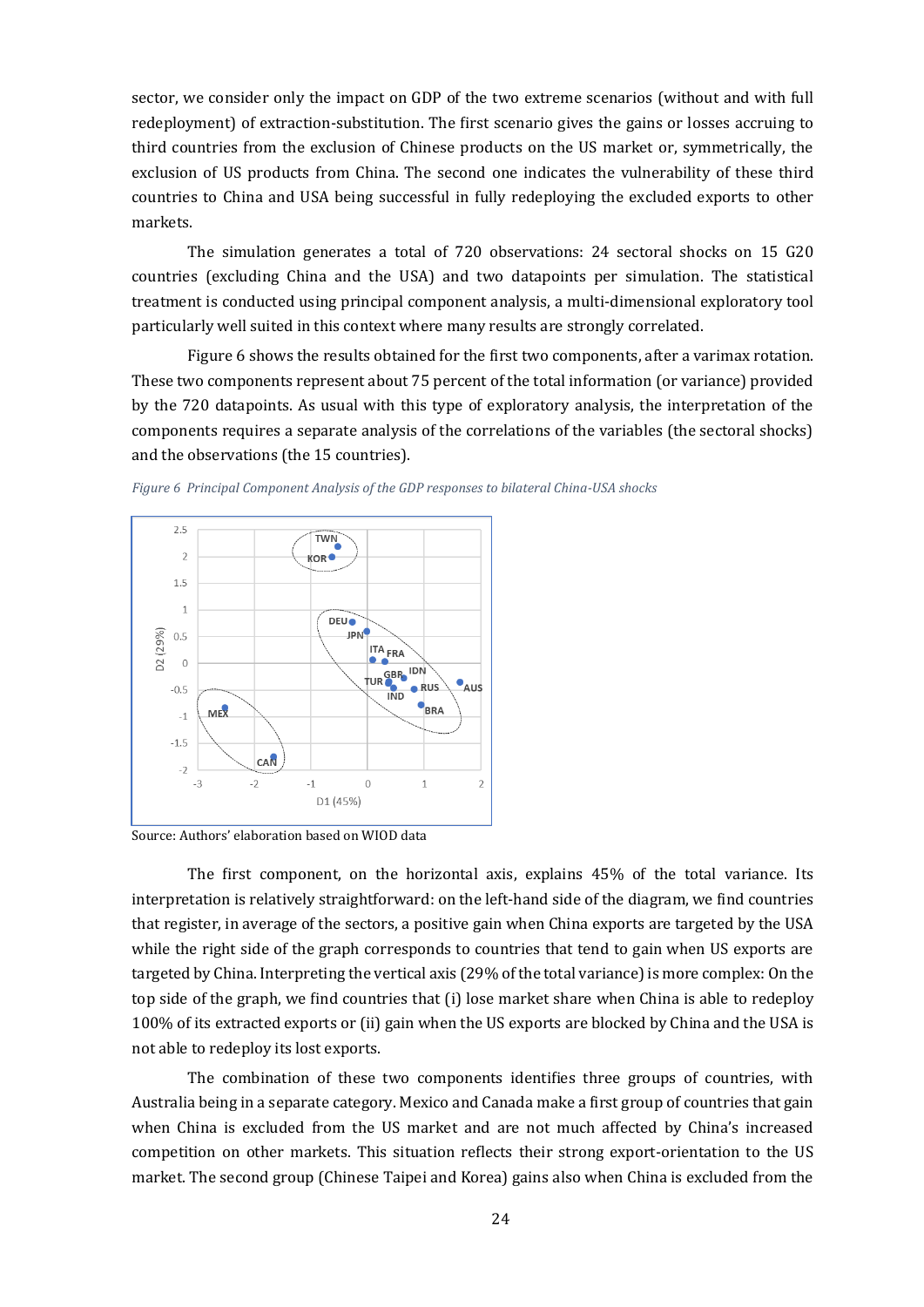US market, but are very vulnerable to a redeployment of Chinese exports to other markets. The third group, more numerous, is arranged along the first diagonal of the graph. We find here countries like Germany and Japan that share some of the Taipei and Korea characteristic, and other, at the lower end of the diagonal, that are suppliers of primary goods to China (Brazil, Russia) and are not much affected by Chinese competition on their other export markets. Australia is relatively close to this situation, but with some specificities that puts it in a special case. In particular, Australia is more vulnerable to the redeployment of Chinese exports in some sectors such as basic metal.

# <span id="page-25-0"></span>6. Post-COVID19 Implications for the Multilateral Trade System

The above-mentioned results are probably conservative. In particular, the simulations do not take into account the probable drop in demand caused by the reduced activity in several industrial sectors. Moreover, uncertainty is often accompanied by trade destruction. And indeed, the 2018- 2019 trade conflict between China and the USA brought severe impacts on global economy. WTO (2019) had to lower its estimate of world trade growth in 2018 from 4.7% in 2017. The revised figure was a low 2.9% for 2018, and a flat 0.2% in 2019, weighed down by trade tensions and slowing economic growth (WTO, 2020). This shortfall was mostly explained by the high degree of uncertainty associated with World trade, including new tariffs and retaliatory measures. They weighted on the overall business climate, resulting in weaker global economic growth. The COVID-19 pandemics affected both trade volumes (-5.3%) and international prices (-8.0%). As a result of the crisis, merchandise trade in nominal dollar terms fell in 2020 by about 8%.

Multilateral trade governance was also affected. Despite the "phase one" trade deal of January 2020 between China and the USA, economic and geopolitical bilateral tensions have continued to escalate. The COVID-19 crisis put in evidence the risks of depending on unreliable sources of key inputs, and in September 2020, the US administration declared that it "will end our reliance on China" through "decoupling" or "massive tariffs". In 2015, China had already declared that the objective of its "Made in China 2025" was to gain domestic autonomy and world leadership in a series of key value chains. However, it is not just China and the US that are pulling away. In February 2019, the EU announced that steel imports will be subject to quotas to counter the concerns of trade deflection and fears that Europe could be flooded with steel that is no longer being imported into the United States. Then, the EU adopted a series of measure to control foreign direct investment, especially from State-sponsored firms and investment funds.

The trend accelerated due to the COVID-19 crisis and concerns for securing critical inputs through foreign suppliers, highlighting the risks of supply chain disruption. By restricting shipments of merchandises between countries, the crisis impacted many industries worldwide and created shortages of several critical goods, in particular medicines and health-related equipment. The EU published in 2020 a paper on industrial strategy, which is seen as a drive towards reducing the reliance on the outside world. Ms von der Leyen, EU Commission president, has called for Europe to have "mastery and ownership of key technology" (G. Rachman, Financial Times 10/05/2020).

2020 was also the year when the final phase of Brexit was implemented, increasing GVC trade costs within Europe. In the process, the UK authorities published in 2021 a plan for a "Global Britain", to benefit from the increased degree of economic-diplomacy freedom, to respond more effectively to the changing world order and to prepare for a new age of trade competition. It is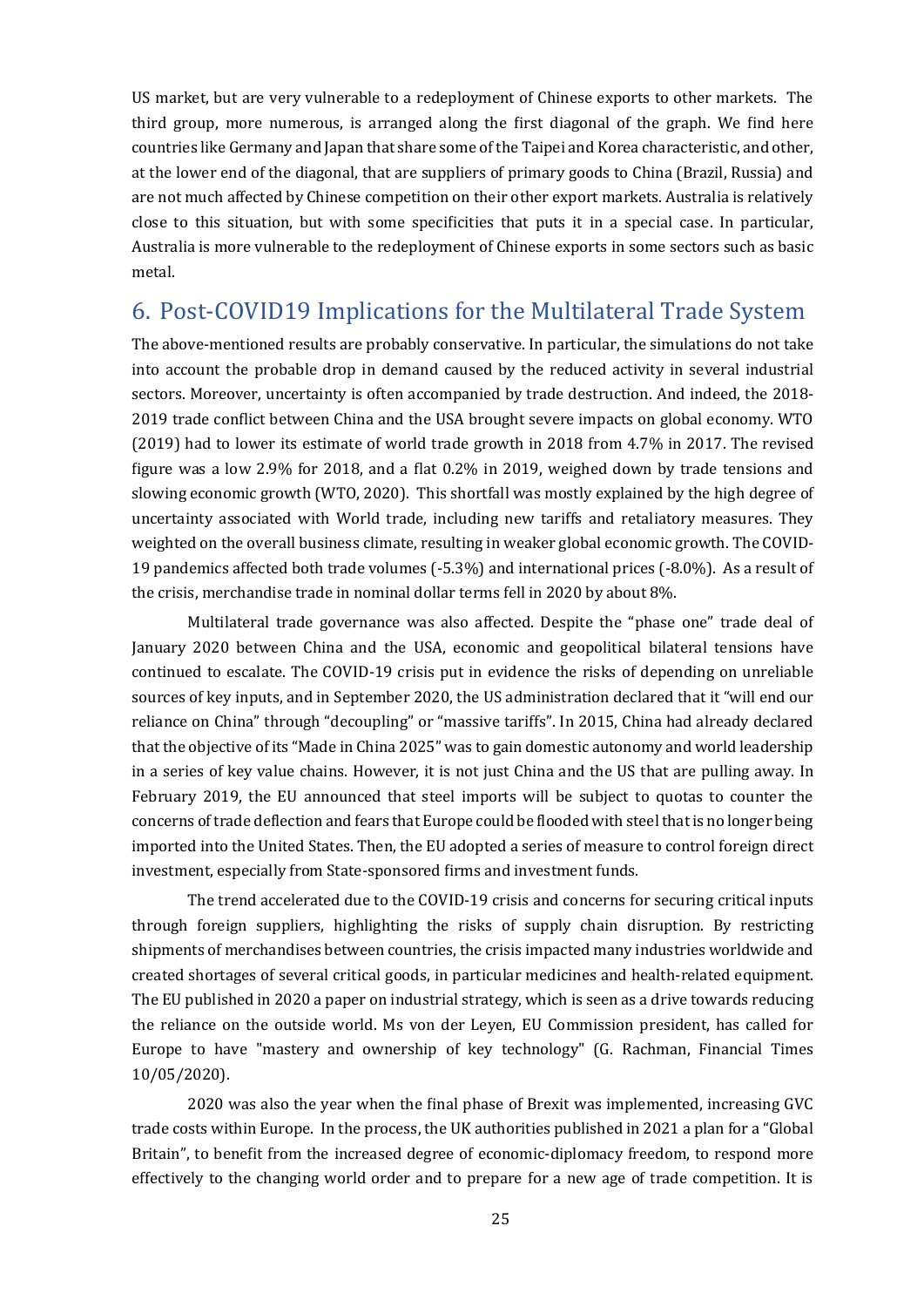perceived that the post-Brexit strategy aims at rebalancing trade relationships with EU and with North America, and looks at diversifying GVC dependencies away from China.

The COVID-19 crisis has also further damaged the idea that the globalization of production was a win-win situation. Many governments in developed and emerging countries have been anxious about issues of food and medical supply security, and launched initiatives to promote national production, the reshoring of manufacturing at home or its near-shoring closer to home. This nervousness is also observable in the business community, especially the managers of large global supply chains because of 'supply-chain contagion'. As Baldwin and Tomiura (2020) conclude, the reaction of governments and firms to repatriate production and increase protectionism is a danger of permanent damage to the trade system. All these actions may have farreaching implications on the structure of global value chains and on global trade governance.

In the Post COVID era, the cost/benefit balance of international trade is being increasingly assessed from the perspective of national security and geopolitical strategy. This is a huge departure from the pre-COVID19 situation where the debates on the costs and benefits of globalization were mainly set in terms of welfare, economic growth and job creation or destruction. In the process, the role of the World Trade Organization as the institution embodying multilateral trade governance and providing a dispute settlement mechanism has been put in jeopardy. For Hoekman (2020), the WTO has not played a significant role in defusing trade conflicts between the US and other trading partners.

In addition to supply chain disruptions, the present paper highlights the risk of trade deflection attached to trade conflicts. Deflection, as mentioned by Evenett and Fritz (2018), increases the chance of "multilateralising" the bilateral conflict. The redeployment of exports when a large market is blockaded inflicts potentially large losses to third countries and would probably induce them to take their own protectionist measures to shield their industries from the increased trade competition.

Such decoupling from the competitive collaboration between USA and China that characterised the late 1990s and early 2000s, leading to a disruption and re-ordering of global value chains, is one of the three scenarios mentioned by Choi (2020). As a result, GVC trade may split into two spheres competing for influence, one being US/EU-centred and the other China-centred. The end-result would prove disastrous for the multilateral trade governance, mimicking the spiralling protectionism that followed the Smoot-Hawley Tariff Act in 1930, which raised U.S. tariffs on over 20,000 imported goods to record levels and was reciprocated by many countries, deepening the global recession.

## <span id="page-26-0"></span>7. Conclusions

The analysis of the spill-over effects of a bilateral trade war between China and the USA shows that a large share of the negative impact is felt by third countries. They are affected first as suppliers of inputs to the industries that are targeted by the trade conflict. They also suffer, and to a larger extent, from the increased competition that may prevail when the targeted industry tries redeploying part or totality of its losses to other markets in other countries.

The mapping of the gains and losses arising from the bilateral China-USA conflict shows that the spill-over effects are usually higher in neighbouring countries, and confirms that global value chains are principally regional ones. But it would be wrong to assume that geography alone explains the results: for some suppliers, the gains that could be expected on their regional market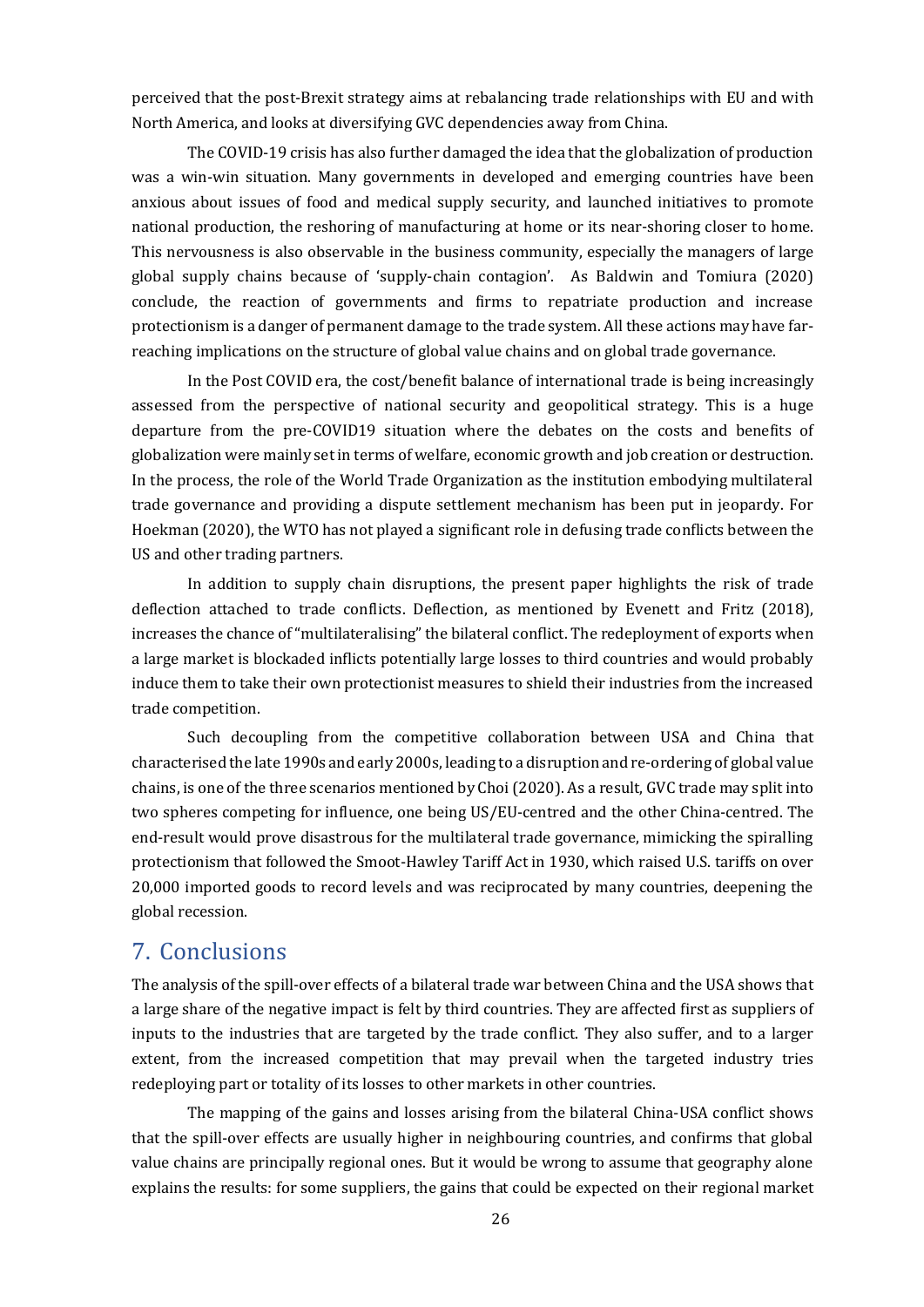are balanced by the indirect losses due to the lower activity suffered by the targeted industry.

The monetary value of the expected gains and losses for foreign suppliers is significant in many cases. In our simulation, the largest impacts were found when the USA apply protectionist measures against China. The spill-over effects of an embargo on US products by China do not generate similarly large economic effects. Hu et al. (2021) reach similar conclusions. Nevertheless, it should be noted that the simulation measures quantities on aggregate sectors. At the micro level, US firms dependent upon China for key inputs or for their export market may have to exit the market, with significant qualitative implications. First, because exporting firms are usually more innovative than domestic-oriented ones; second because international trade, besides the monetary dimension, has qualitative impacts on learning and sharing technologies and know-how that cannot be measured in our simulation but is probably larger than a simple count of dollars.

The current paper examined trade conflicts that are limited to shocks affecting just one single product at a time. Even if the monetary value of the losses and gains for third countries are important, they remain small in proportion of their total trade. But a more widespread conflict affecting a wider range of merchandises and industries would have far reaching implications, including on other countries.

The COVID-19 pandemic accelerated a trend towards a return of economic protectionism, which was already perceptible since the 2008-2009 global crisis. The deglobalization trend has been exacerbated by rising geo-political tensions in the Indo-Pacific region and the China-USA trade conflict that erupted in 2018. The Brexit saga reinforces this deglobalization movement. In only five years, from 2015 to 2020, the three main trading actors (China, USA and Europe) have shifted towards industrial nationalism in a Tit-for-Tat escalation. The risk here is to see other affected countries to follow the same strategy, taking unilateral measures to protect their industries, either by increasing tariffs or by providing exposed industries with subsidies to enhance their cost competitiveness in the face of increased international competition.

As suggested in our paper, the damage on World Trade governance should not be minimized. Indeed, it is important to make the difference between a pure trade dispute, as in our example, and a wider geo-political confrontation between two super-powers. In this case, third countries may not be able to remain neutral by-standers and would have to choose their camp. Hue et al. (2021) warn that trade decoupling of the world's two leading economies is likely to trigger worldwide a "tsunami" in transnational investment, global financial markets, science and technology fields. A similar situation occurred in 18th and 19th century Europe, where trade was mainly an instrument at the service of geo-political objectives, a situation that returned in the 1920s and 1930s, with dire implications.

The re-shoring and near-shoring of international supply chains within realigned regional trading blocs may reduce systemic geo-political risks and increase GVC resilience. But this is a second-best solution compared to the first-best option of preserving and modernising global trade governance under multilateral rules. A fair and free trading environment is essential for global development. The main challenge for the future of globalisation is institutional and political in nature. Trade conflicts must be solved and disputes settled at WTO. But the WTO is also in crisis, it needs to find a new modus operandi, in particular to adapt to the new trade environment and defuse trade tensions in the form of better trade and industrial policy monitoring.

Thanks for reading…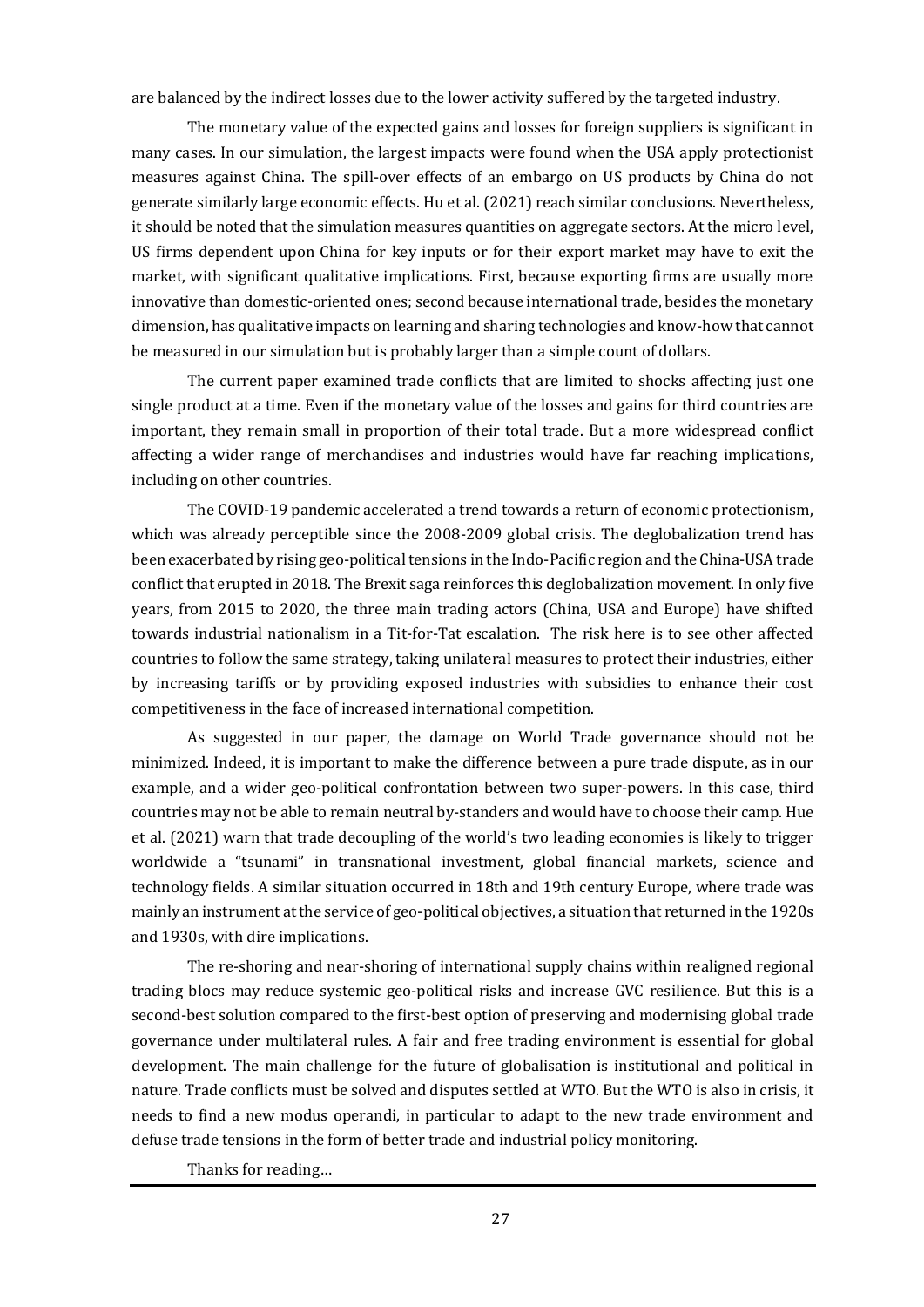## Bibliography

- <span id="page-28-0"></span>Anderson, J and E van Wincoop (2003), "Gravity with Gravitas: A Solution to the Border Puzzle", American Economic Review 93(1), pp. 170-192
- Balassa, B. (1967) 'Trade liberalization among industrial countries: objectives and alternatives', McGraw Hill, New York
- Baldwin, R. and E. Tomiura (2020) 'Thinking ahead about the trade impact of COVID-19' in "Economics in the Time of COVID-19" edited by R. Baldwin and B. Weder di Mauro, CEPR Press VoxEU.org eBook
- Bayoumi, T, M. Appendino, J. Barkema and D. Ceredeiro (2018) 'Measuring Competitiveness in a World of Global Value Chains', IMF Working Paper WP/18/229
- Beshkar, M. and A. Lashkaripour (2020) 'The Cost of Dissolving the WTO: The Role of Global Value Chains', CAEPR Working Paper #2020-005, Indiana University
- Bown, C. and M. Crowley (2003)'Trade Deflection and Trade Depression' Federal Reserve Bank of Chicago Working Paper No. 2003-26
- Caliendo, L. and F. Parro (2015) 'Estimates of the Trade and Welfare Effects of NAFTA', The Review of Economic Studies, Volume 82, Issue 1, pp. 1–44
- Choi, B.-I. (2020) 'Global Value Chains in East Asia under 'New Normal': Ideology-Technology-Institution Nexus' East Asian Economic Review, vol. 24, no. 1, pp. 3-30
- Daudin, G., C. Rifflart and D. Schweisguth (2009) 'Who produces for whom in the world economy?' Canadian Journal of Economics, Vol. 44 Issue 4, pp. 1403-1437
- Dietzenbacher, E. and M.L. Lahr (2013) 'Expanding Extractions', Economic Systems Research, Vol. 25, No. 3, pp. 341–360
- Escaith, H., R. Teh, A. Keck and C. Nee (2011) 'Japan's earthquake and tsunami: International trade and global supply chain impacts', Vox.EU and CEPR.
- Escaith, H. (2019) 'Extraction-cum-substitution: A KISS approach to mapping the impacts of bilateral trade conflicts', MPRA Paper No. 95162
- Escaith, H. (2020) 'Contrasting Revealed Comparative Advantages when Trade is (also) in Intermediate Products', MPRA Paper No. 103666
- Evenett, S. and J. Fritz (2018) 'Brazen Unilateralism: The US-China Tariff War in Perspective' The 23rd Global Trade Alert Report; CEPR Press, London
- Fajgelbaum, P. D., P. K. Goldberg, P. J. Kennedy, and A. K. Khandelwal (2020) 'The return to protectionism' The Quarterly Journal of Economics 135(1), 1–55.
- Gunnella, V. and L. Quaglietti (2019) 'The economic implications of rising protectionism: a euro area and global perspective' European Central Bank Economic Bulletin, Issue 3/2019
- Hoekman, B. (2020) 'WTO Reform Priorities post-COVID-19', East Asian Economic Review vol. 24, no. 4, pp. 337-348
- Holzer, K. (2018) 'Addressing tensions and avoiding disputes: Specific trade concerns in the TBT Committee' WTO Staff Working Papers ERSD-2018-11, World Trade Organization
- Hu, Y., K. Tian, T. Wu and C. Yang (2021) 'The Lose-Lose Consequence: Assessing US-China Trade Decoupling through the Lens of Global Value Chains' Management and Organization Review, pp.1-18
- Hummels, D., J. Ishii and K. Yi (2001) 'The Nature and Growth of Vertical Specialisation in World Trade' Journal of International Economics, Vol. 54, pp. 75-96
- Koopman, R., W. Powers, Z. Wang and S.-J. Wei (2011) 'Give credit to where credit is due: tracing value added in global production chains', NBER Working Papers Series 16426, September 2010, revised September 2011
- Los, B. and M.P. Timmer (2018) 'Measuring Bilateral Exports of Value Added: A Unified Framework', NBER Working Paper 24896
- Ma, A and A. Van Assche (2014) 'Vertical Specialization, Tariff Shirking and Trade' in B. Ferrarini and D. Hummels (Eds) 'Asia and Global Production Networks—Implications for Trade, Incomes and Economic Vulnerability', Asian Development Bank and Edward Elgar.
- Mattoo, A. and R.W. Staiger (2019) 'Trade Wars: What Do They Mean? Why Are They Happening Now? What Are the Costs?' World Bank Policy Research Working Paper 8829
- Miller, R.E. and M.L. Lahr (2001) 'A Taxonomy of Extractions' in M.L. Lahr and R.E. Miller (eds.) 'Regional Science Perspectives in Economic Analysis' Amsterdam: Elsevier Science, pp 407–441
- OECD-WTO (2012) 'Trade in Value-Added: Concepts, Methodologies And Challenges (Joint OECD-WTO Note), electronic publication available a[t www.oecd.](http://www.oecd/)org/sti/ind/49894138.pdf
- Quast, B. and V. Kummrit (2015) 'Decompr: Global Value Chain Decomposition in R', CTEI PAPERS CTEI-